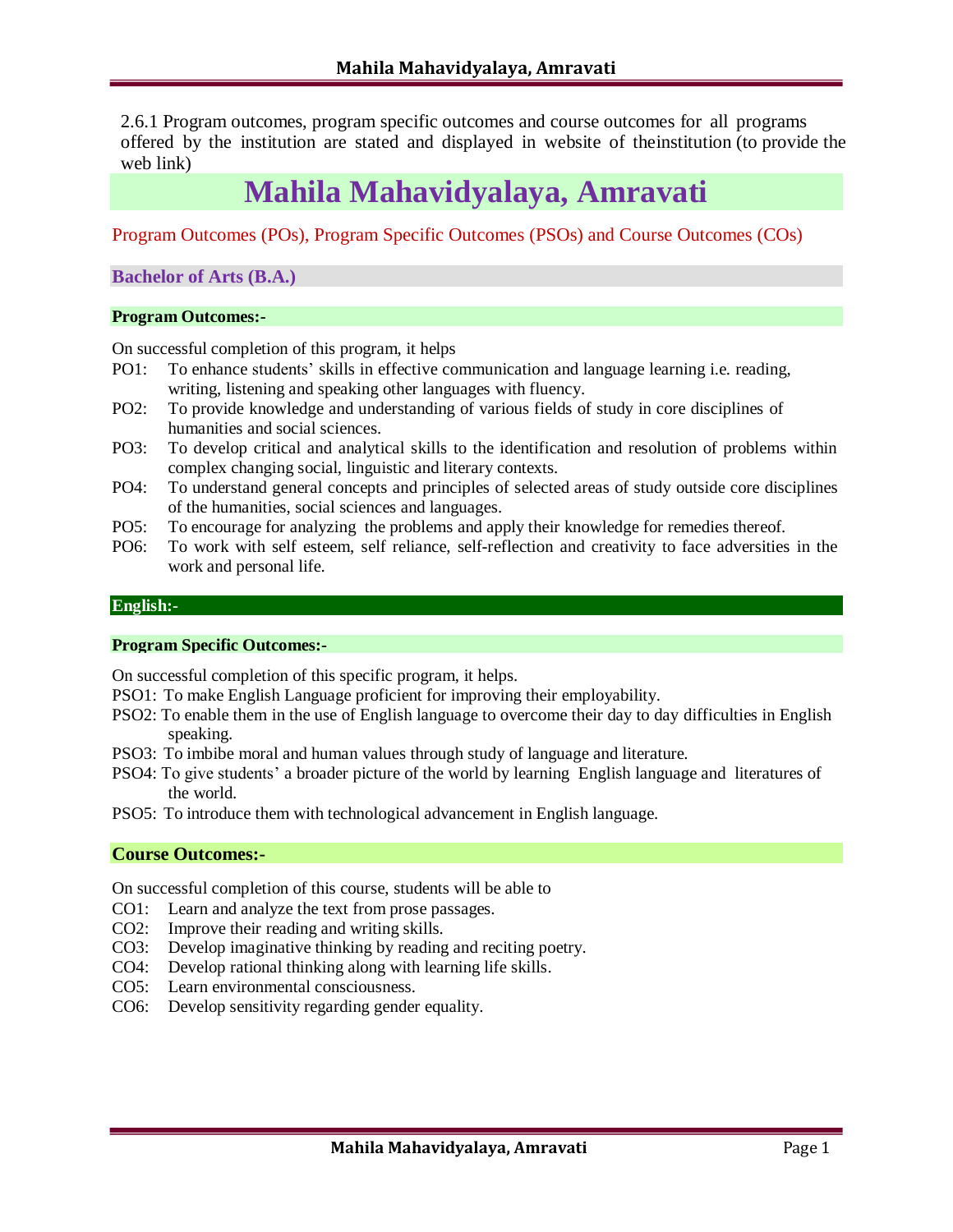### **English Literature**

### **Programme Specific Outcomes:**

- On successful completion of this specific program, students will be able to
- PSO1: Develop intellectual flexibility, creativity and cultural literacy.
- PSO2: Apply critical and theoretical approaches to the reading and analysis of literary and cultural textin multiple genres.
- PSO3: Write analytically in a variety of formats, including essays, research papers, reflective writing and critical review of secondary sources.
- PSO4: Develop and innovate effective writing process to compose texts for varied readers.
- PSO5: Write fiction or poetry of publishable quality.
- PSO6: Build writing skill, critical thinking and communication skills.

### **Course Outcomes:**

On successful completion of this course, students will be able to

- CO1: Identify, analyze, interpret and describe the critical ideas, values and themes that appear in literary and cultural texts.
- CO2: Ethically gather, understand, evaluate and synthesize information from a variety of written and electronic sources.
- CO3: Proficient in oral communication and writing.
- CO4: Read with interpretive and analytical proficiency in one or more creative literary forms (Poetry, Fiction, creative, non-fiction).
- CO5: Evaluate genres of writing and write in appropriate forms.
- CO6: Study literature which involves reading, discussing, thinking and writing, helping students to improve in those areas.

#### **Marathi**

### **Programme Specific Outcomes**:-

On successful completion of this specific program, students will be able to

- PSO1: Learn various literary streams, their nature, scope etc.
- PSO2: Go through the contemplation by numerous thinkers on human life, values, and human problems expressed in Marathi.
- PSO3: Enhance empathy, inclusiveness, tolerance and human values.
- PSO4: Study multi disciplinary aspects of Marathi.
- PSO5: Learn about Marathi culture with its variety and vis a vis Indian culture.
- PSO6: Develop communication skills.

#### **Course Outcomes:-**

- CO1: Get knowledge of Literary Forms. (Marathi Poetry & Story).
- CO2: Develop reading, Writing & Communication Skills of Students.
- CO3: Get knowledge of Literary Forms. (Marathi *vaicharik sahitya* & Novel).
- CO4: Get the students introduced with interdisciplinary aspects of Marathi.
- CO5: Provide information about Literary Theory.
- CO6: Get knowledge of Literary Forms. (*Lalit Gadya*).
- CO7: Get introduced with various streams of Marathi.
- CO8: Get information about the history of Modern Marathi Literature.
- CO9: Get knowledge of Marathi Linguistics & Grammar.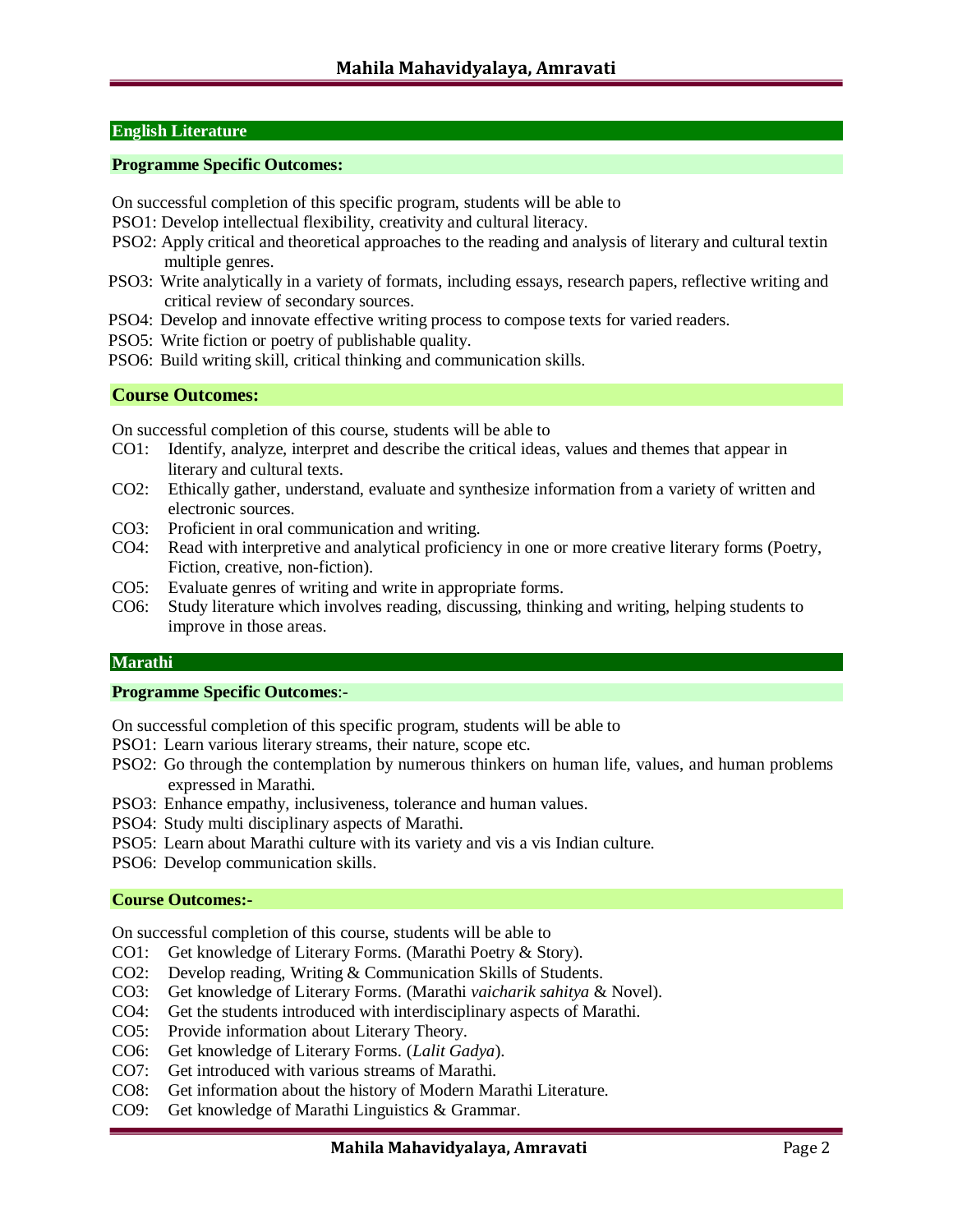### **Marathi Literature**

### **Programme Specific Outcomes**:

### **On successful completion of this specific program, students will be able to**

- PSO1: Apply critical and theoretical approaches to the reading and analysis of literary and cultural text in multiple genres.
- PSO2: Write analytically in a variety of formats, including essays, research papers, reflective writing and critical review of secondary sources.
- PSO3: Develop and innovate effective writing process to compose texts for varied readers.

### **Course Outcomes:**

On successful completion of this course, students will be able to

- CO1: Ethically gather, understand, evaluate and synthesize information from a variety of written and electronic sources.
- CO2: Become proficient in oral communication and writing.
- CO3: Read with analytical proficiency in one or more creative literary form (Poetry, Fiction, creative, non-fiction).

#### **Sanskrit**

#### **Programme Specific Outcomes-**

On successful completion of this specific program, students will be able to

PSO1: Proficient in Sanskrit Language.

PSO2: Imbibe moral and human values through study of language and literature.

PSO3: Develop communication skills.

PSO5: Choose Sanskrit as a special subject for UPSC exam.

PSO6: Learn various literary streams, their nature, scope etc.

#### **Course Outcomes-**

This course will help students

- CO1: To provide knowledge of '*vyakaran Shastra.'*
- CO2: To provide knowledge of Sanskrit literature and Linguistics.
- CO3: To provide knowledge of '*Sahitya Shastra'.*
- CO4: To learn and analyze the text.
- CO5: To improve reading and writing skills.
- CO6: To develop imaginative thinking by reading and reciting poetry.
- CO7: To enhance information about Literary Theory.

### **Sanskrit Literature**

#### **Programme Specific Outcomes:**

### **On successful completion of this specific program, students will be able to**

PSO1: Get knowledge of ancient Indian literature and history through the study of Sanskrit language.

PSO2: Get command on the Sanskrit language through advanced text reading.

PSO3: Gain knowledge of the major traditional literatures written in Sanskrit.

PSO4: Demonstrate the skill of Sanskrit conversation that builds knowledge collaboratively.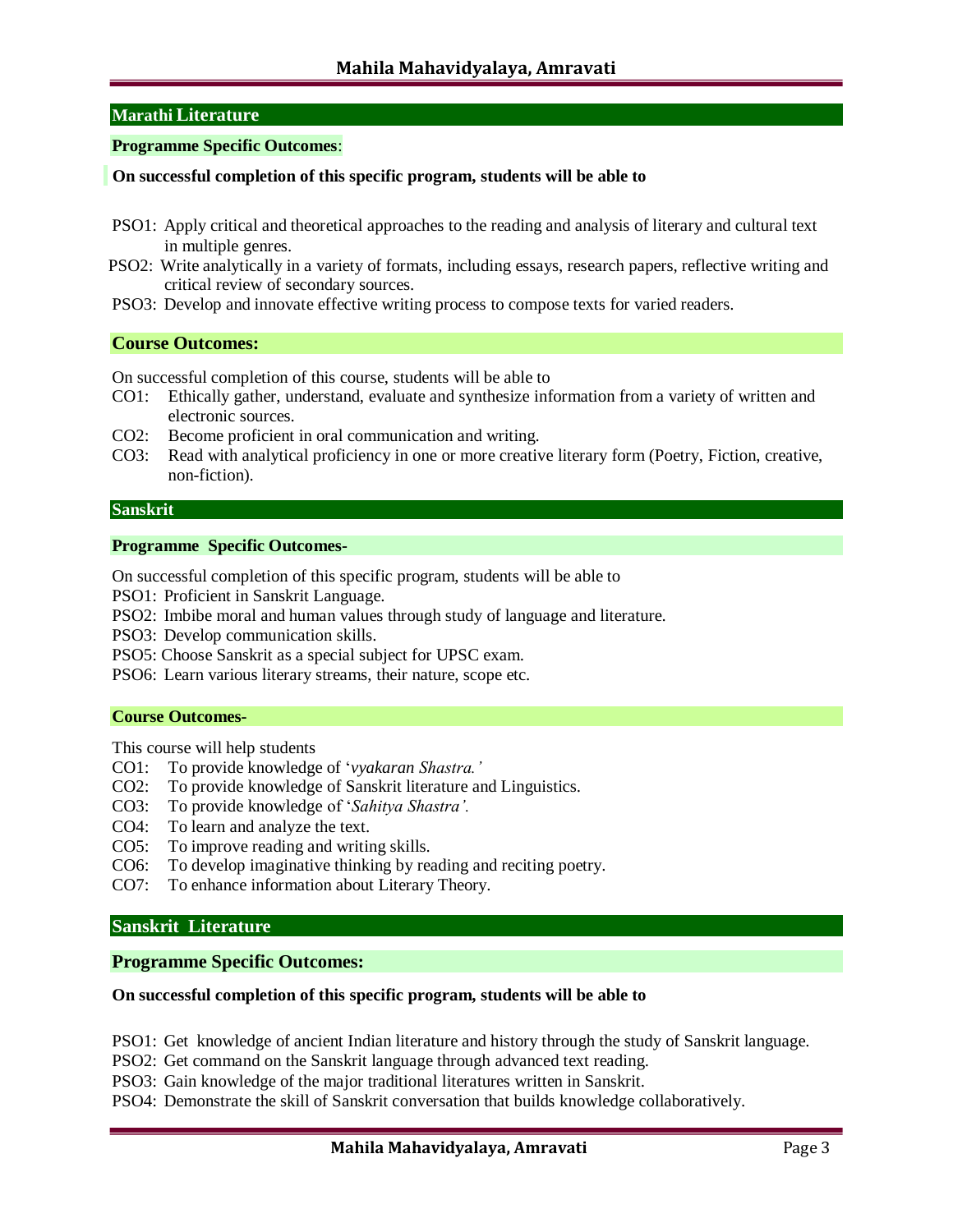### **Course Outcomes:**

#### **On successful completion of this course, students will be able to**

- CO1: Learn Sanskrit grammar so that they can fluently communicate in Sanskrit.
- CO2: Read Sanskrit prose and story so that they can gain various moral values.
- CO3: Read with interpretive and analytical proficiency in one or more creative literary forms (Poetry, Fiction, creative, non-fiction).
- CO4: Evaluate genres of writing and write in appropriate forms.

#### **Economics**

#### **Programme Specific Outcomes**:-

#### **On the completion of this specific program, students will be able to**

- PSO1: Study economics theories and principles and their applications.
- PSO2: Understand and study the Indian economy.
- PSO3: Understand and study monetary policies of India.
- PSO4: Study economic variables including inflation, unemployment, poverty, GDP, balance of payments.
- PSO5: Understand the basic things of financial and money markets.

### **Course Outcomes:**

### **On the completion of this course, students will be able to**

- CO1: Understand fundamental concepts of economics.
- CO2: Understand economic approach in life.
- CO3: Know the role of market in real life.
- CO4: Understand the theory of oligopoly & duopoly.

#### **Geography**

#### **Program Specific Outcomes:-**

### **On the successful completion of this specific program, students will able to**

- PSO1: Understand and study the geographical aspect.
- PSO2: Study of different environmental issues regarding climate.
- PSO3: Understand and study the geography of India with reference to Maharashtra.
- PSO4: Work as a cartographer.
- PSO5: Prepare for competitive examination.
- PSO6: Get professional education and serve as teacher in school.
- PSO7: Do post graduation to acquire eligibility to work as professor in colleges.

#### **Course Outcomes:-**

After successful completion of this course

- CO1: Students will get information about solar systems and understand the concepts of earth's origin, its movements and its eclipses.
- CO2: Students will understand the interior structure of the earth, its slow and sudden movements, its effects, the landscapes and work associated with- river, glaciers, wind and underground water.
- CO3: Students will understand the role of geography in human activities and facts regarding natural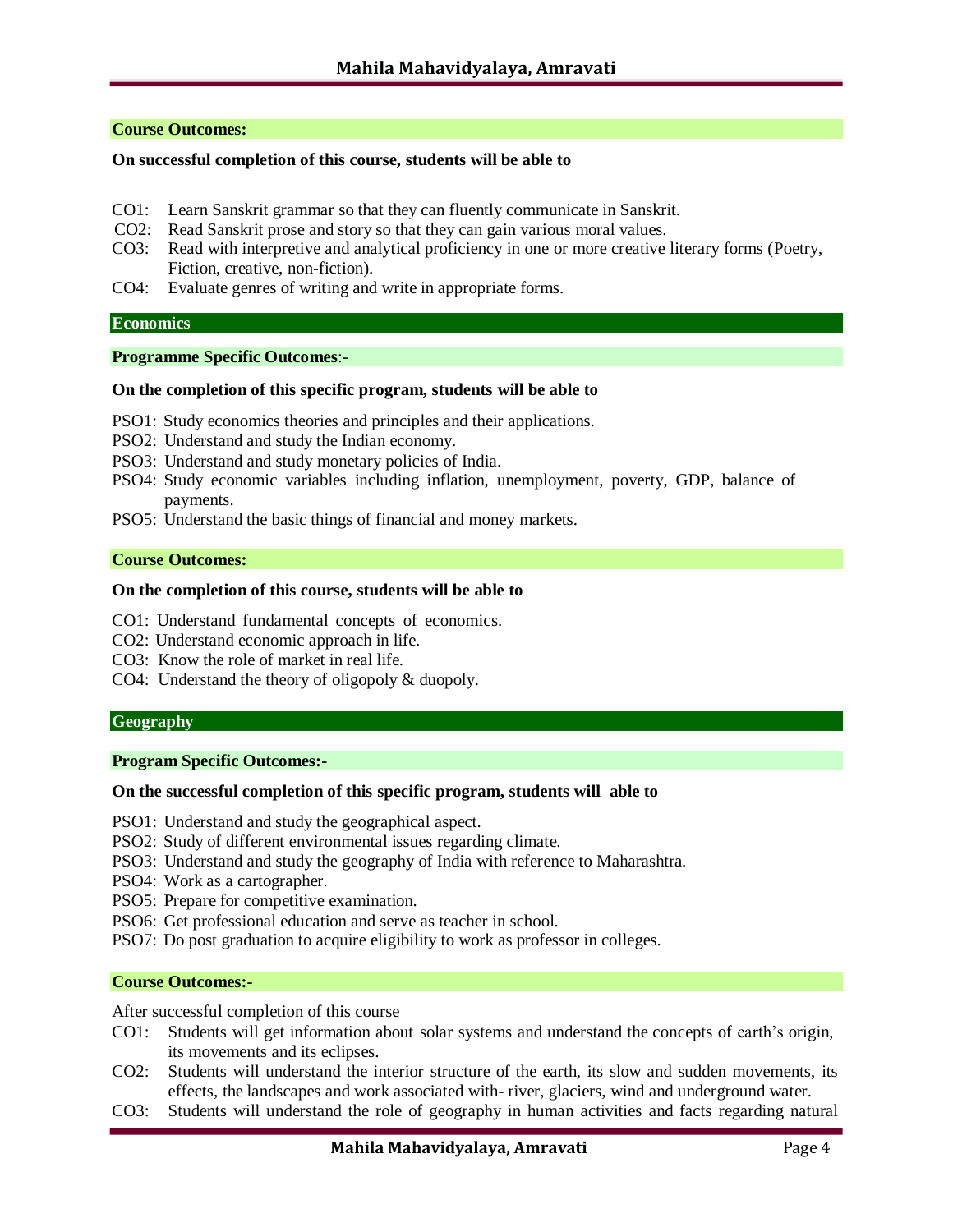hazards.

- CO4: Students will get acquainted with the concepts regarding climatology i.e. weather climate and affecting factors.
- CO5: Students will understand atmospheric structure and factors related atmospheric temperature, pressure, wind, rainfall.
- CO6: Students will know the surface configuration of major oceans, oceanic Circulations and it effects, marine deposits, temperature, salinity distribution of oceans and sea.
- CO7: Students will understand the diversities, physical divisions drainage systems, climate, soil types major, population distribution urbanization, mineral, industrial regions and international trade andget information about geographical tourist places.
- CO8: Students will understand various facts regarding atmospheric pollution and global warming.
- CO9: Students will get able to identify contour structures and interpreter.
- CO10: Students will use cartographic methods for maps and can prepare various graphs.
- CO11: Students will be able to interpret topographical maps and weather reports of India.
- CO12: Students will get knowledge of surveying techniques.
- CO13: Students will be able to use statistical methods to calculate geographical data.

### **Home Economics**

#### **Program Specific Outcomes**:-

#### **On the successful completion of this specific program, students will be able to**

PSO1: Create awareness about decision making & management in family.

- PSO2: Develop employability skills & the skill of earning while learning.
- PSO3: Understand basic concepts of nutrition & dietetics.
- PSO4: Develop ability to plan diet for various stages of life & disease.
- PSO5: Understand Human development regarding children's physical & psychological development.

### **Course Outcomes**:

#### **On successful completion of this course, students are able to**

- CO1: Provide certain experiences which are helpful for preparation of professional home economics employment.
- CO2: Understand of home influences on the individual and community.
- CO3: Give suggestions for planning specific parts of the home, the use of materials, rooms, appliances and facilities for standard individuals as well as the very young, the elderly and those with disabilities.
- CO4: Demonstrate advanced culinary, time and task management skills in preparing appropriate food and beverages as well as demonstrate creative presentation skills in decorating and garnishing food.

#### **Political Science**

### **Programme Specific Outcomes**:-

#### **On the successful completion of this specific program, students will be able to**

- PSO1: Analyze individual and group political behavior in political process.
- PSO2: Analyze the core intellectual traditions in political thought and apply their central tenets to contemporary political questions and issues.
- PSO3: Create awareness about voting and Election Process.
- PSO4: Develop ability about decision making and problem solving.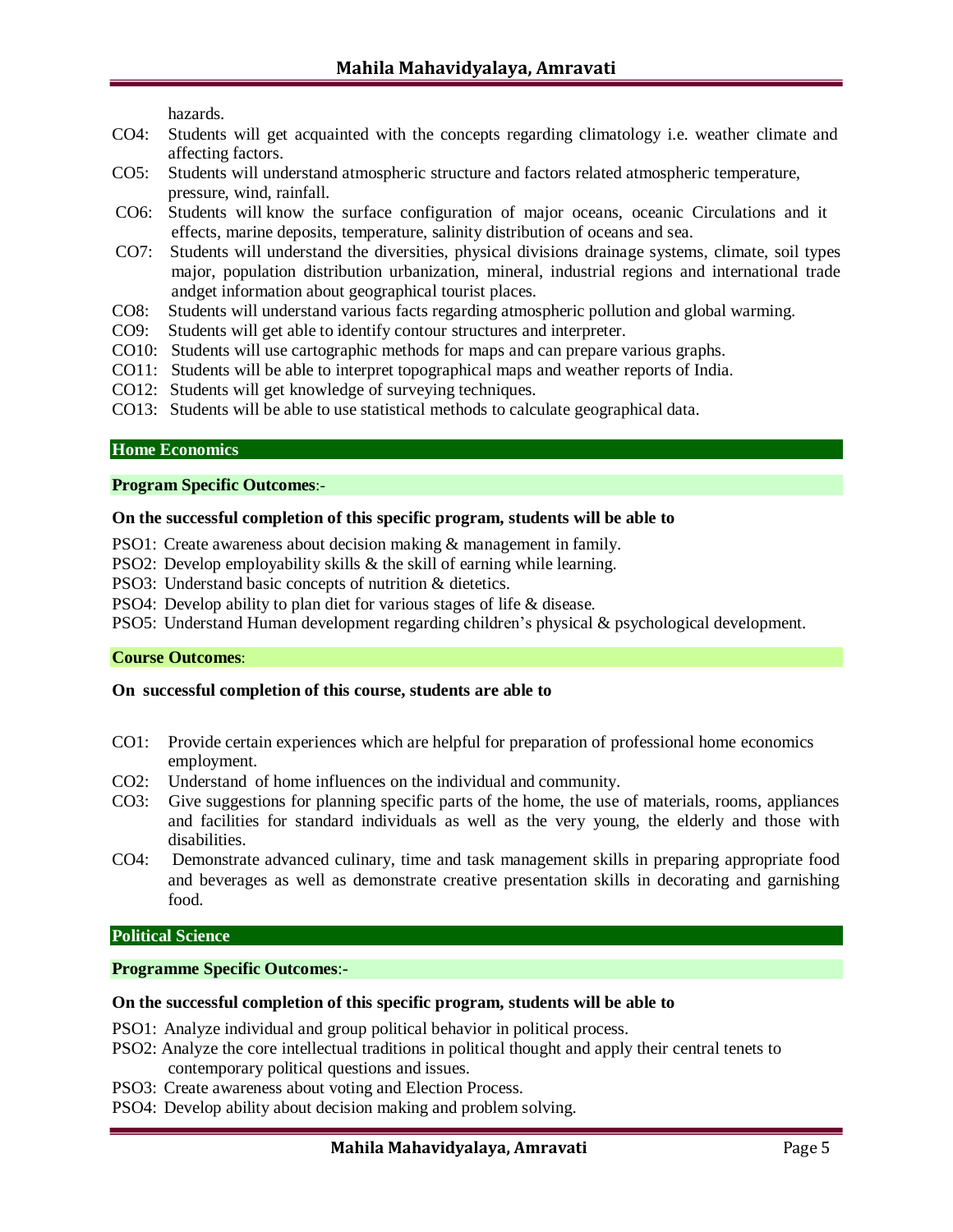PSO5: Develop leadership skills and dynamic personality.

#### **Course Outcomes:**

On the completion of this course, students will be able to

- CO1: Understand characteristic of Indian Constitution, Preamble and Fundamental Rights.
- CO2: Understand directive Principle of State Policy, Fundamental Duties and Citizenship.
- CO3: Get knowledge about the role of President, Vice President, Prime minister and Parliament*-loksabha, and Rajyasabha*.
- CO4: Get knowledge about the Judicial System of India like Supreme Court, High Court.
- CO5: Learn ways and means to create awareness among women in '*Panchayat Raj*'.
- CO6: Get Knowledge about the selected constitution in(UK , USA, China) and International relation.
- CO 7: Get Knowledge about the political thinkers and their thoughts.

#### **Music**

#### **Programme Specific Outcomes**:-

#### **On the successful completion of this specific program, students will able to**

- PSO1: Gain the basic knowledge of music subject.
- PSO2: Enjoy and understand the beauty of classical as well as light music.
- PSO3: Know how to perform on stage and know the basic principles of becoming a performing artist.
- PSO4: Gain physical as well as mental health.
- PSO5: Appear directly for the sixth level of seven year certificate course in *Akhil Bhartiya Gandhara Mahavidyalaya Mandal* Mumbai.
- PSO6: Get self- employment through personal music classes.

#### **Course Outcomes:-**

### **On the successful completion of this specific course, students will able to**

- CO1: Become master in theory as well as in practical along with vocal music.
- CO2: Gain the basic knowledge of instruments like Harmoniums, *Tabla, Pakhawaj*, Sitar, *Tanpura* etc.
- CO3: Gain the basic knowledge of various singing styles of semi classical music like *Thumari dadra, hori, kajari, Natyasangeet* etc.
- CO4: Earn money through light music classical music concerts' stage performances.
- CO5: Appear for Ph.D. and NET exam.

### **History:-**

#### **Programme Specific Outcomes:-**

On the successful completion of this specific program, students will be able to

- PSO1: Understand the basic themes, concepts, chronology and the scope of Indian History and the world History.
- PSO2: Acquaint with the range of issues related Indian History and its distinctive eras.
- PSO3: Study further in the applied field of History as archaeology.
- PSO4: Provide opportunities for employment through tourism course.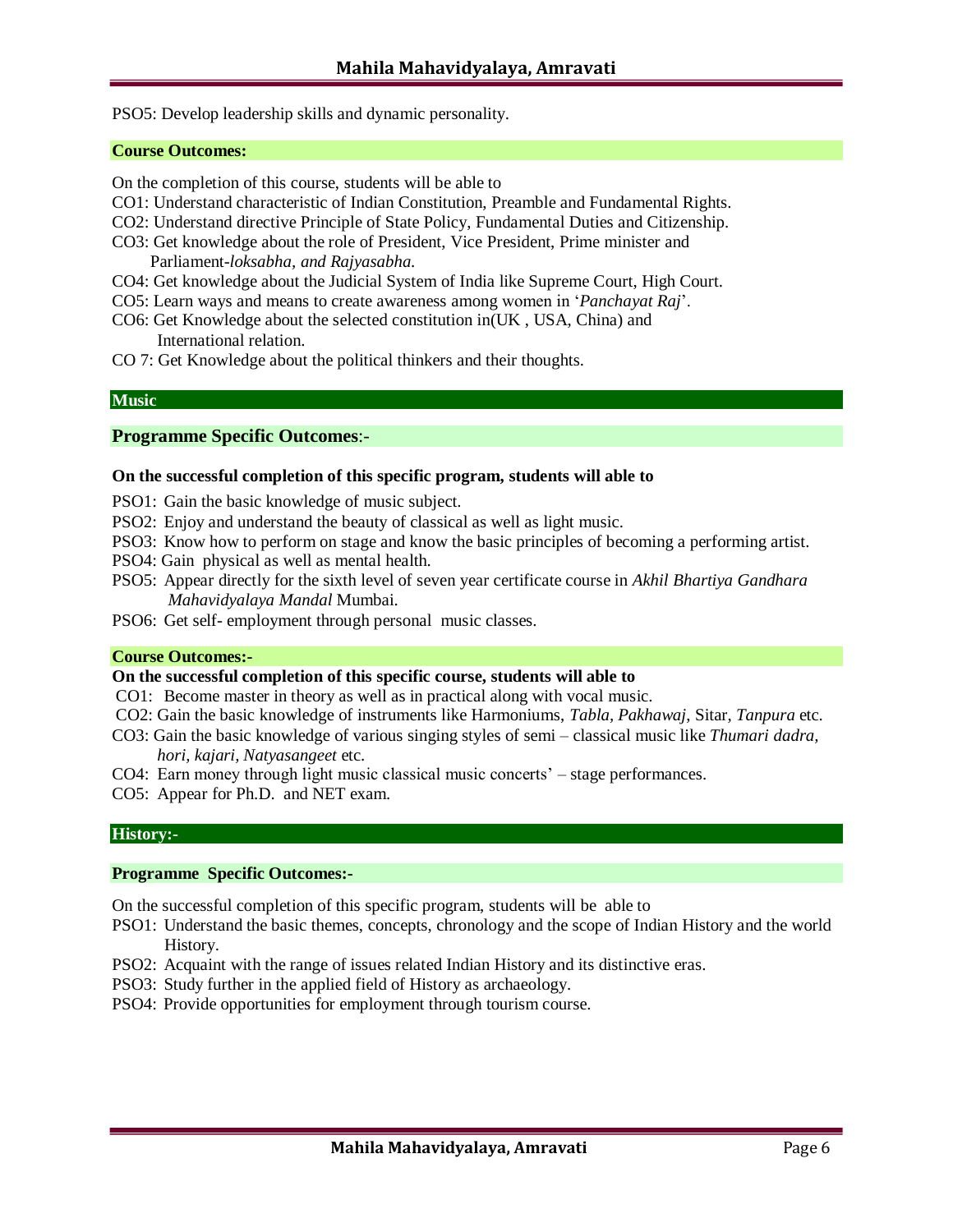### **Course Outcomes:-**

### **On the completion of this course, students will be able to**

- CO 1: Prepare for various types of competitive Examinations.
- CO 2: Understand the History of other countries with comparative approach.
- CO 3: Think and argue historically and critically in writing and discussion.
- CO 4: Critically recognize the social, political, Economic and cultural aspects of History.
- CO 5: Inspire students for research.

#### **ECCE**

#### **Program Specific Outcomes:**

### **On successful completion of this specific program, students will be able to**

- PSO1: Understand human development of each stage of life cycl
- PSO2: Gain knowledge regarding early childhood education practices and innovations.
- PSO3: Understand technical and legislative knowledge to run early childhood centers.
- PSO4: Insight for the preparation for professional early childhood education and care employment.

#### **Course Outcomes:**

### **On successful completion of this course, students will be able to**

- CO1: Get practical knowledge to run a nursery, playschool and day care centers for early childhood.
- CO2: Learn conception to early childhood development through theory and observation.
- CO3: Achieve competency in Managing and evaluating Child Centers.

#### **Environmental Studies**

#### **Program Specific Outcomes:**

### **On successful completion of this specific program, students will be able to**

- PSO1: Develop critical thinking regarding environment.
- PSO2: Create awareness about different environmental concepts.
- PSO3: Use natural resources more efficiently.
- PSO4: Aware and can educate people regarding environmental issues and problems at local, National and International level.

#### **Course Outcomes:**

- CO1: Create awareness regarding rain water harvesting.
- CO2: Analyze the problems of environment.
- CO3: Take initiative to solve these problems at local, National and International level.
- CO4: Create awareness among people about global warming.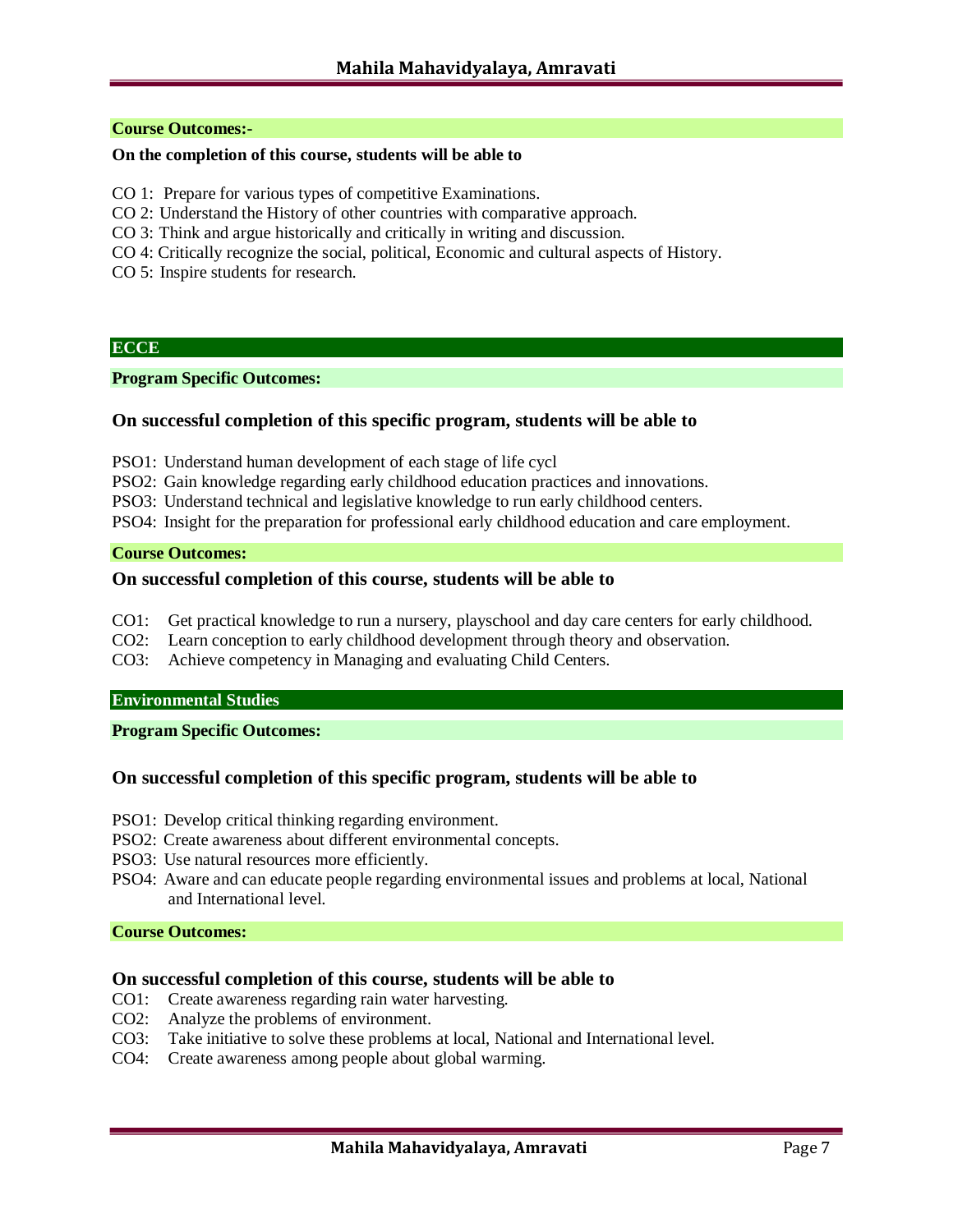### **Home Economics :- (M.A.)**

### **Program Outcomes:-**

### **On successful completion of this program students will be able to**

- PO1: Prepare themselves for home and family living:
- PO2: Get certain experiences which are useful for the preparation of professional home economics employment.
- PO3: Get deep understanding of home influences on the individual and community.

### **Program Specific Outcomes:-**

#### **On successful completion of this specific program, students will be able to**

- PSO1: Study M. Phil, Ph. D and other professional courses like event management, Dietician, Retail management, culinary courses, Health Management etc.
- PSO2: It undertakes employment in government, semi-government, private intuitions and non government organization, agriculture department, health department, food industry textile industry.
- PSO3: It undertakes self-employment in varied fields such as fashion, culinary, event Management, counseling etc.

#### **Course Outcomes:-**

#### **On the completion of this course, students will be able to**

- CO1: Research and plan meals for individual in specific circumstances including stages of the life cycle, state of health, occupation and lifestyle.
- CO2: Make effective plan, budget and purchase ingredients for a variety of challenging assignments.
- CO3: Demonstrate advanced culinary, time and task management skill in preparing appropriate food and beverages as well as demonstrate creative presentation skills in decorating and garnishing food.
- CO4: Make suggestions for planning specific parts of the home, the use of materials, rooms, appliances and facilities for standard individuals as well as the very young, the elderly and those with disabilities.
- CO5: Design a labor efficient, safe and energy saving kitchen as well as suggest the best options for lighting, ventilation, wall and floor coverings and work surfaces.
- CO6: Draw up a budget for a family, using appropriate tools.

### **M.A. (Music)**

#### **Programme Outcomes:-**

#### **This program helps students to**

- PO1: Enrich their knowledge in Indian classical music.
- PO2: Develop interdisciplinary approach amongst students.
- PO3: Understand different aspects of Indian classical music.
- PO4: Build-up a successful career in the subject.
- PO5: Motivate students to contribute in preservation and promotion of Indian classical music.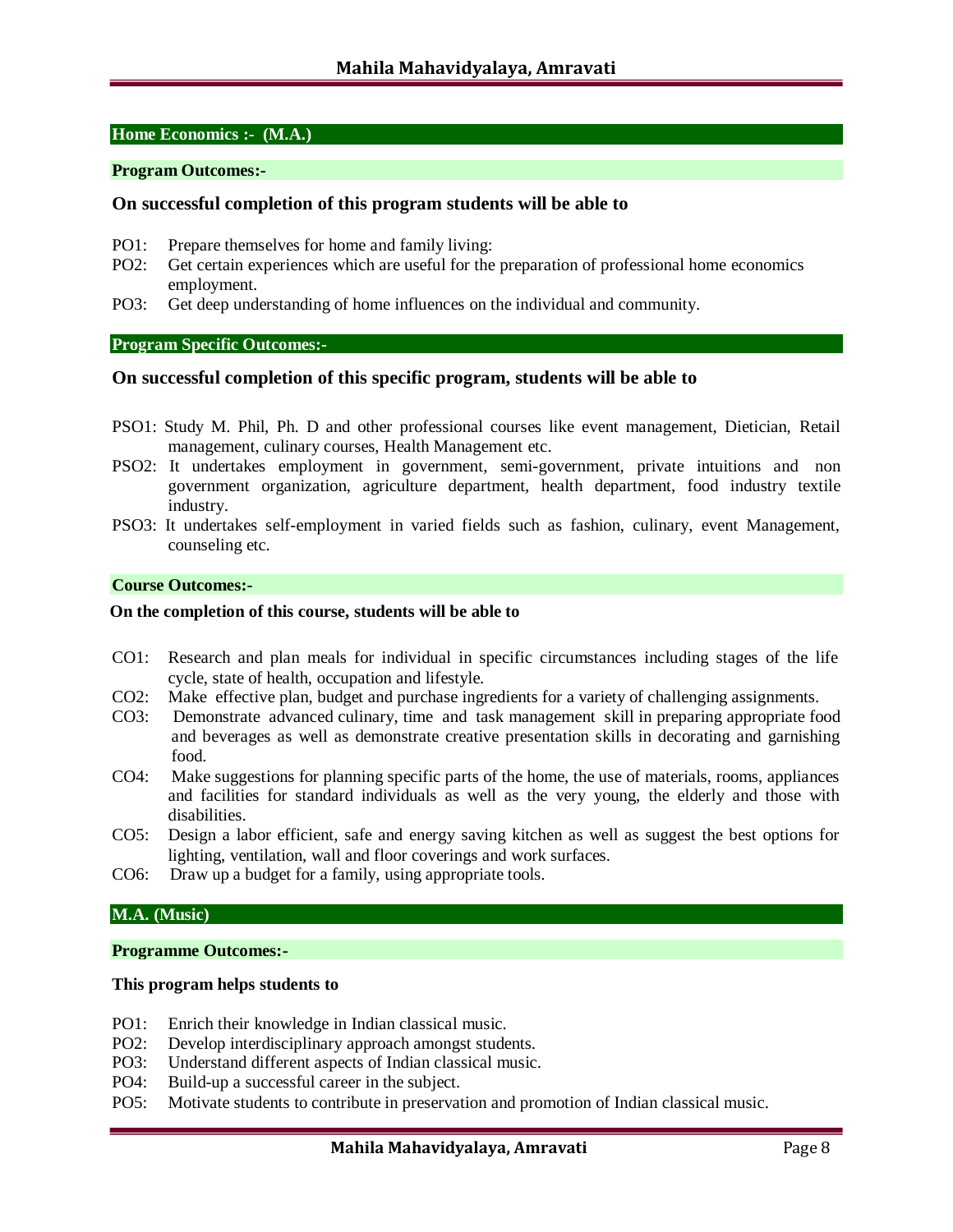### **Programme Specific Outcomes:-**

### **This specific program helps students to**

- PSO1: Study the ancient history of Indian music in detail.
- PSO2: Understand how to compose songs.
- PSO3: Learn to play *tabla* at primary level.
- PSO4: Learn to tune and play *tanpura*.
- PSO5: Provide physical as well as mental health by *riyaz*.
- PSO6: Learn various singing styles in classical, Semi-Classical and light music.

#### **Course Outcomes:-**

### **On successful completion of this course, students will be able to**

- CO1: Make a career as singer, music composer and teacher.
- CO2: Know the techniques of stage performance.
- CO3: Know about the microphone techniques.
- CO4: Describe the different singing styles.
- CO5: Differentiate between *gayki* (styles) of various *gharana*

### **Bachelor of Commerce (B.Com.)**

#### **Program Outcomes :-**

#### **This program helps students-**

- PO1: To build conceptual foundation and application skills in the areas of Accountancy, Finance, Management, Research and Higher education.
- PO2: To sharpen analytical and decision making skills.
- PO3: To provide a unique ability to manage accounts, people and organizations across the world with a combination of B.Com Degree.
- PO4: To build life skills through value based education and service oriented program.
- PO5: To provide the students a competitive edge in the job market by equipping them with financial and management accounting techniques covering the technical areas that accountants are required to master Statistics.
- PO6: To develop dynamic, competent, professional for nation building and to understand the impact of responsibility of pursuing the environment and demonstrate the need for sustainable development.
- PO7: To develop excellence in commerce education.
- PO8: To develop research skill for being employable in commerce arena.

### **Account and Statistics**

**Programme Specific Outcomes:-**

### **On successful completion of this specific program, students will be able to**

- PSO1: Get basic Accounting Knowledge as applicable to business.
- PSO2: Develop conceptual understanding of fundamentals of Financial Accounting System.
- PSO3: Impart skills in accounting for various kinds of business transaction.
- PSO4: Develop awareness about company accounts.
- PSO5: Get basic knowledge of Mathematics.
- PSO6: Develop awareness about corporate accounting.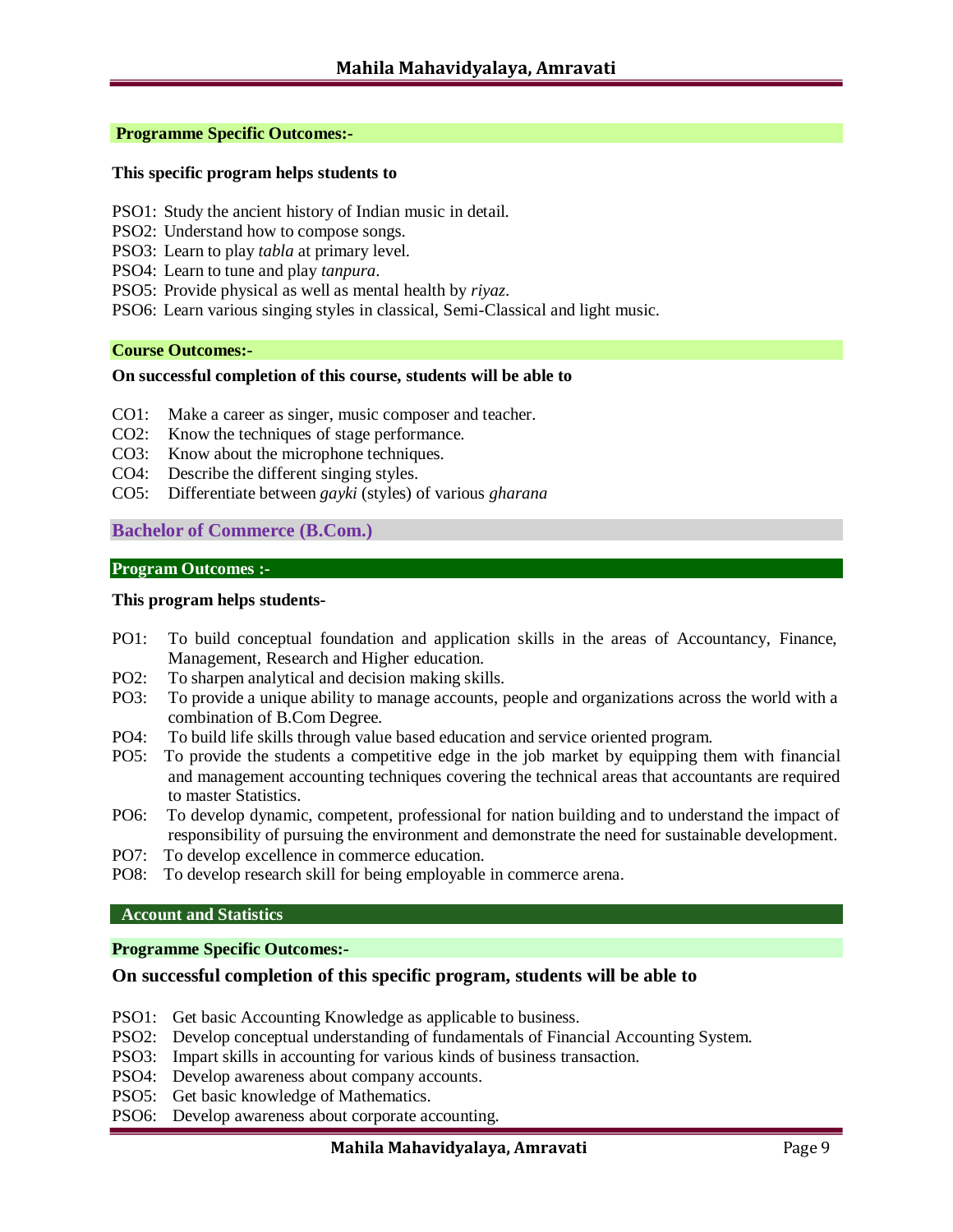PSO7: Get basic knowledge of statistics.

- PSO8: Understand basic concepts and tools used in cost accounting.
- PSO9: Understand of the applications of cost Accounting Techniques for determination of cost of production.
- PSO10: Understand the basic concepts and tools used in management accounting and also understand the applications of management accounting techniques for management decision making.

#### **Business Management**

#### **Programme Specific Outcomes:-**

### **On successful completion of this specific program, students will be able to**

- PSO1: Identify major business functions of Accounting, Finance, Information systems, Management, and Marketing.
- PSO2: Describe the relationship of social responsibility, ethics, and law in business.
- PSO3: explain forms of ownership, including their advantages and disadvantages.
- PSO4: Identify and explain the domestic and International considerations for
- today's businessenvironment.
- PSO5: Identify and explain the role and effect of government in business.
- PSO6: Describe the importance and effects of ethical practices in business and analyze business situations to identify ethical dilemmas and ethical lapses.
- PSO7: Know the concept and importance of management in business organization.
- PSO8: Study the functions of management and managerial process.

### **Business Economics**

### **Programme Specific Outcomes:-**

On successful completion of this specific program, students will be able to

- PSO1: Analyze the concepts of economics, utility approach, the effect of demand by people through laws, the concepts of elasticity of demand, production functions, cost and revenue.
- PSO2: Understand the application of economics in business and the managerial economics, market structure, working in price mechanism, price determination under oligopoly.
- PSO3: Know the basic concepts of money, value of money, price fluctuations, money market and capital market.
- PSO4: Understand the structure and functions of Indian Financial Market and the analytical study of Indian Banks & Commercial Bank in India, Reserve Bank of India and Stock Exchange of India.
- PSO5: Develop the ability to understand and interpret sector wise business environment of India.
- PSO6: Understand various growth models and their applicability in Present Scenario.
- PSO7: Understand the various functions of retail banks and associated procedural aspects.

#### **Commerce**

### **Programme Specific Outcomes:-**

On successful completion of this specific program, students will be able to

- PSO1: Get knowledge about Computer, Computer Operating System, MS Word, MS Power-point and MS Excel.
- PSO2: Familiarize with basics of Information Technology and use of spreadsheet package for Business Data Processing.
- PSO3: Know the basics of Database, Database Management System and use of accounting package for Business Data Processing.
- PSO4: Familiarize with the basic concepts and ground rules of internet and the various services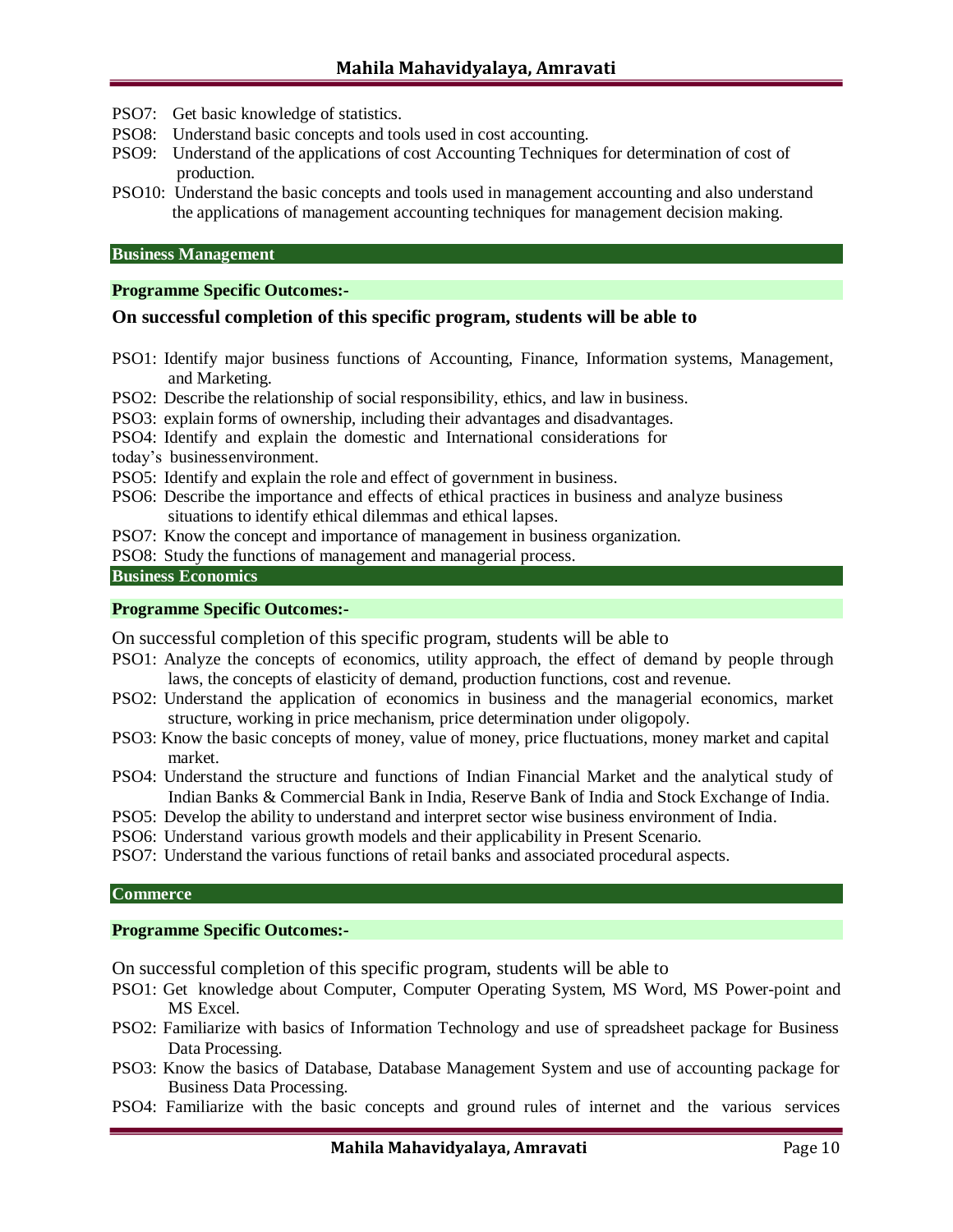including designing of website and how to access information from depositories in the World Wide Web.

- PSO5: Understand the internet-based e-commerce business models, internet marketing and egovernance.
- PSO6: Familiarize with the essentials of internet based e-commerce and to make them comprehend its practical aspects as well as growth potential of e-commerce in India.
- PSO7: Get knowledge of Auditing, Audit of Banking, Insurance and Educational Institutions and also to provide interaction with Chartered Accountants.
- PSO8: Get theoretical & practical knowledge of various heads of Incomes, Income Tax Act and E-Filing procedure.
- PSO9: acquaint with the horizon of Insurance Industry.
- PSO10: Get insight into the regulating and functioning of Insurance Business.
- PSO11: Understand the concept of Business Laws and its applications in business regulation.
- PSO12: Get knowledge to the students about company Act 2013.

#### **Course outcomes**

#### **Course: Principles of Business Organization:-**

#### **On the successful completion of this course, students will be able to**

- CO1: Know the concept of Commerce and Industries
- CO2: Understand the Business Sectors and its functions.
- CO3: Study concept of Merger and Acquisition.
- CO4: Understand the basic idea for starting new Enterprises.
- CO5: Study the forms and function of Trade in India.

### **Course: Advanced Accountancy (AAC)**

#### **On the successful completion of this course, students will be able to**

- CO1: Learn the Basics of Advanced Accountancy & record Accounting Transactions in Journal, Ledger Posting, Prepare Trial- Balance and Rectify the Errors if any.
- CO2: Learn to keep record of various types of Subsidiary Books like Purchase Book, Sales Book etc. and maintain Various Types of Cash Book.
- CO3: Learn to prepare Final Accounts of Individuals.
- CO4: Learn Various Methods of Depreciation and Solve Problems on- Straight line Method and Reducing Balance Method.
- CO5: Prepare all types of Bank Reconciliation Statements.

### **Course: Computer Fundamentals and Operating System-I :-**

- CO1: Understand the concept of Block Diagram, Input and Output devices , Concept of H a r d w a r e , Software and types of Software.
- CO2: Learn the concept of fundamentals of computer, Generations of Computer, Types and Applications of Digital Computer.
- CO3: Know the concept of Memory and types of primary memory and Secondary memory.
- CO4: Learn the Input and Output Device.
- CO5: Get the knowledge of the concept of MS-Word and Formatting Documents.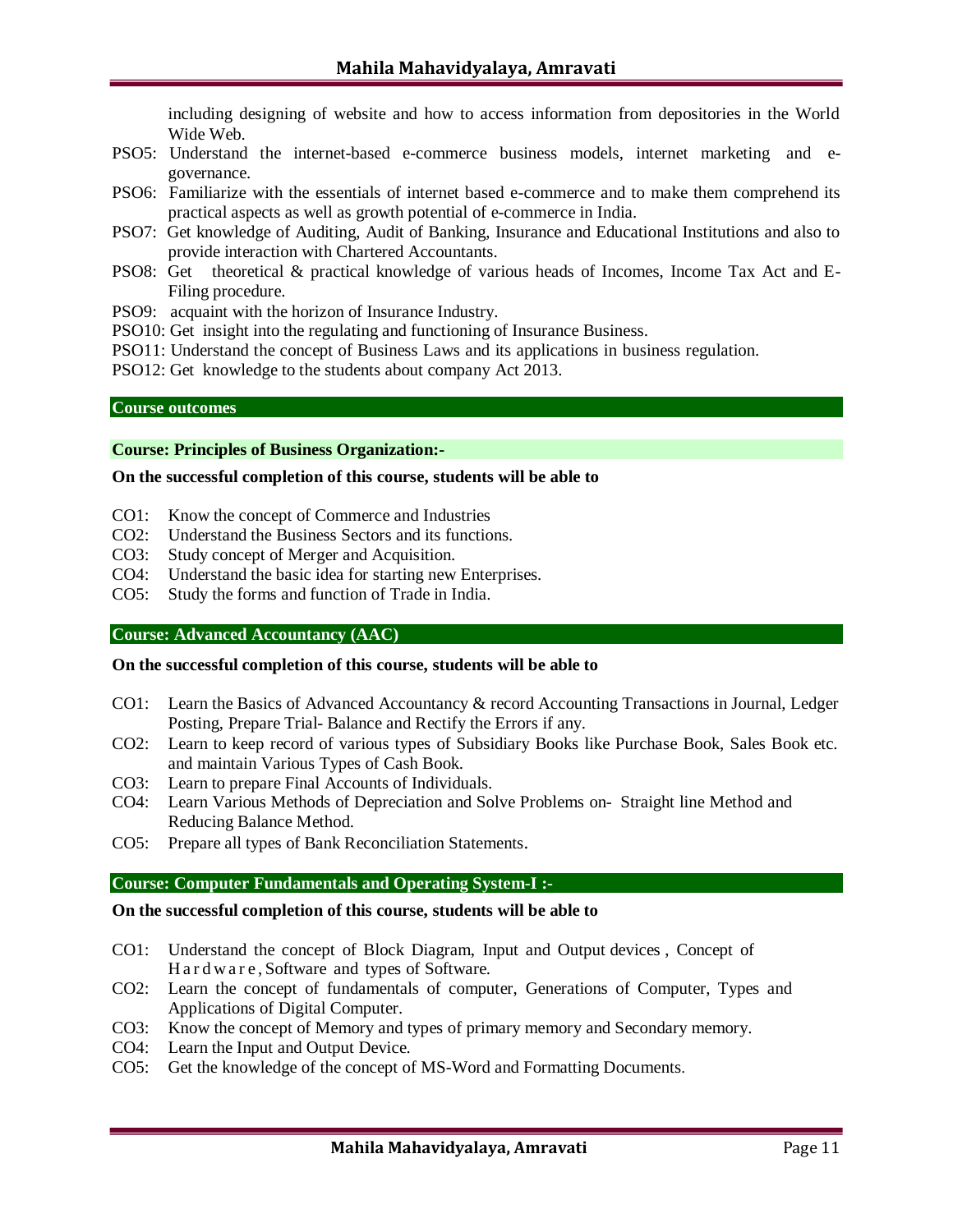#### **Course: Business Economics** :-

### **On the successful completion of this course, students will be able to**

- CO1: Understand microeconomics models which can be used to consider fundamental economics choices of households and firms.
- CO2: Understand how macro economics models can be used to analyse the economy as a whole.
- CO3: Understand how Government police influences microeconomics outcomes.
- CO4: Interpret and use economic models diagrams and tables use them to analyse economic situation.
- CO5: Evaluate the effects of Law of Demand, Law of Variable Proportion.

#### **Course: Principles of Business Management :-**

#### **On the successful completion of this course, students will be able to**

- CO1: Know the concept & Importance of Management in Business Organization.
- CO2: Know the concept, Importance of Process of Planning in Business Organization.
- CO3: Know the concept, Importance, Principles & Forms of Planning in Business Organization.
- CO4: Know the basic knowledge of Directing, Motivating & Co-ordinating.
- CO5: Study the concept, Importance, Technique, Tool and Process of Controlling.

### **Course: Financial Accounting (FAC)** :-

#### **On the successful completion of this course, students will be able to**

- CO1: Prepare Accounts of Non-Trading Institutions.
- CO2: Prepare Accounts of Co-operative Societies.
- CO3: Prepare Accounts of Agriculture Farms.
- CO4: Prepare Accounts of Hire, purchases and Installment purchase.
- CO5: Understand Law`s of Insolvency and prepare Accounts of Insolvency of Individuals.

### **Course: Computer Fundamentals and Operating System –II :-**

#### **On the successful completion of this course, students will be able to**

- CO1: Understand concept of Operating system, advantages and disadvantages of operating system.
- CO2: Get the practical knowledge of UNIX /Linux MACINTOSH MS –Window Operating System, DOS command.
- CO3: Understand the concept of Memory management techniques, CPU management, Data management.
- CO4: Understand the concept regarding modern communications like fax voice mail, e mail Tele conferencing and video conferencing file exchange.
- CO5: Understand the concept of word processing and working with table and graphics using MS word 2007.
- CO6: Understand the concept of MS Power Point Presentation using power point2007.

### **Course: Business Economics :-**

- CO1: Get acquaintance with introductory canonical models of consumer and macro economy.
- CO2: Get basic understanding of the operation of a modern economy.
- CO3: Evaluate the effects of Government interventions in individual markets and in the macro economy.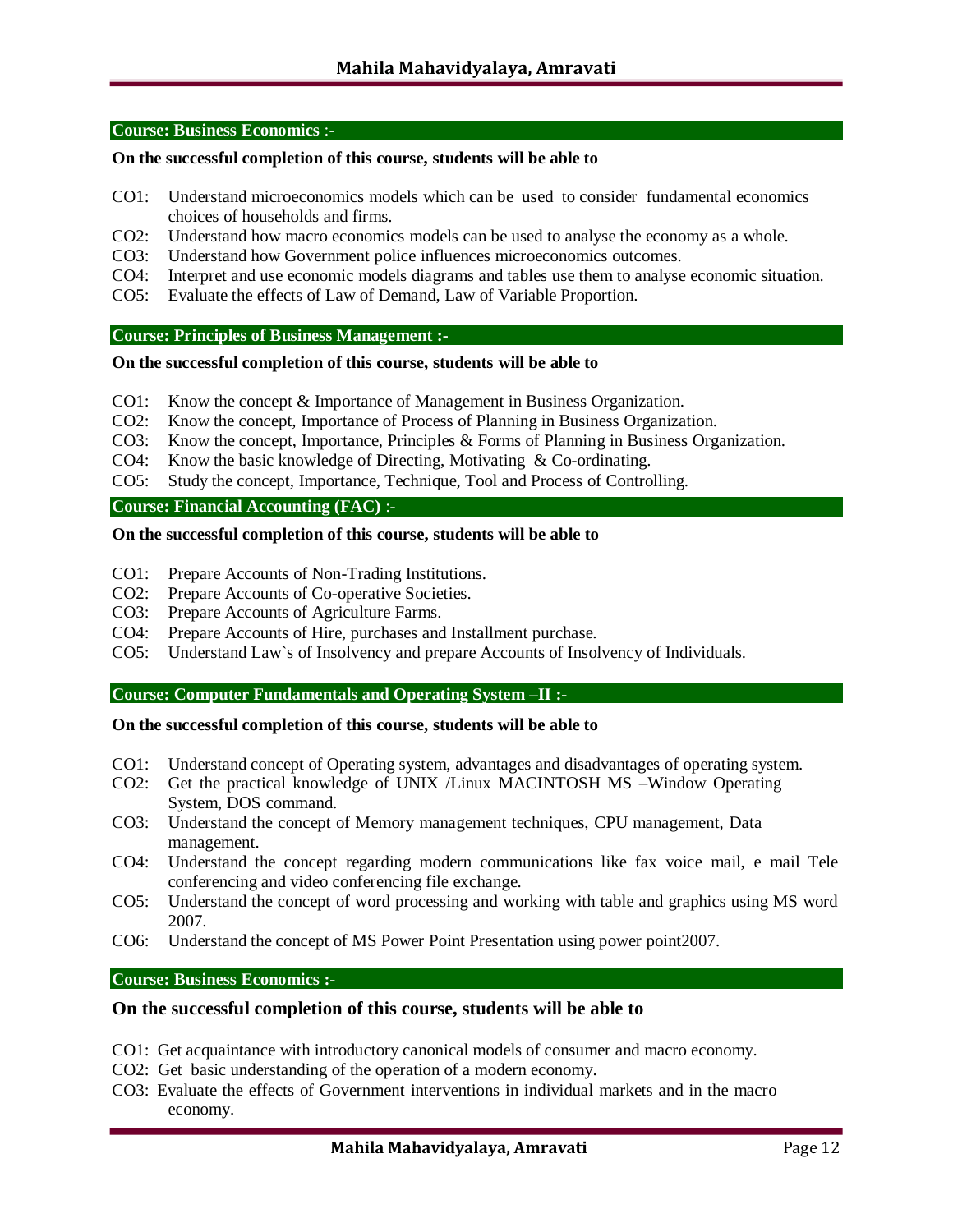- CO4: Analyze operation of markets under varying competitive conditions.
- CO5: Analyze operation of factor pricing.

### **Company Accounts (CAC) :-**

### **On the successful completion of this course, students will be able to**

- CO1: Understand the features of Issue of Shares, forfeiture and Re-issue of shares.
- CO2: Give an exposure to the company final accounts.
- CO3: Provide knowledge of Profit Prior to Incorporation.
- CO4: Get an idea about Amalgamation and Absorption of Company.

### **Business Mathematics (BMS) :-**

#### **On the successful completion of this course, students will be able to**

- CO1: Get basic knowledge of mathematics such as natural numbers, Integers, H.C.F, L.C.M, Linear Equation, Percentage, Discount, Commission and Brokerage as well as Average & Profit & Loss.
- CO2: Calculate Simple interest, Compound Interest, Ratio and Proportion.

### **Auditing (AUD) :-**

### **On the successful completion of this course, students will be able to**

- CO1: Get knowledge about Auditing nature, scope, advantages, objectives and Limitations.
- CO2: Get Knowledge about Audit Program, Vouching, Verification and Valuation of Assets and Liabilities; Dividend and Auditor's Report.
- CO3: Get various opportunities in Auditor's role and motivate to become Auditor of any recognized Firm, Institutions and Procedure of auditing related to Trading and Non Trading Institutions, Banking and Insurance.

#### **Monetary Systems(MSY) :-**

### **On the successful completion of this course, students will be able to**

- CO1: Understand the basic concept of Money and its changing phase and develop their understanding about present money/currency which is important in rapidly changing global economy.
- CO2: Learn about value of money and theories of money and develop their understanding on demand and supply of money.
- CO3: Understand concept of price fluctuation states inflation/deflation and trade cycle of economy; also will able to develop solution on Indian economic problem.
- CO4: Learn the basics of Capital Market & its working mechanism.
- CO5: Learn investors' point of view; financial literacy of students so that they will take appropriate financial decision.

# **Information Technology and Business Data Processing – I (ITBDP) :-**

- CO1: Identify the use of Data in computing & also Applications of Data Processing in Business.
- CO2: Aware the terms of Database Data warehousing & determining in computing.
- CO3: Identify how computer manage over all Data with Help of DBMS.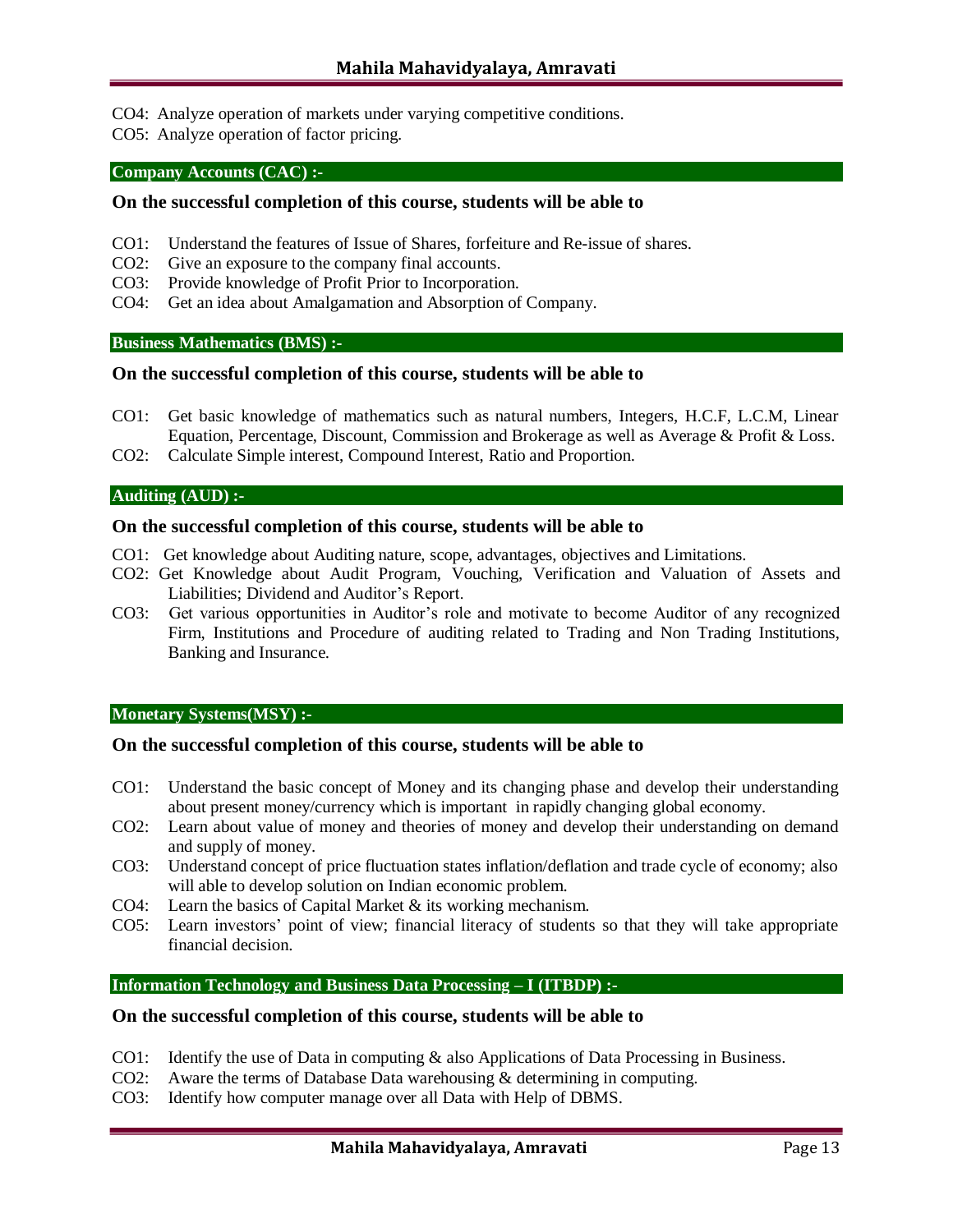- CO4: Understand the basic concept of MS Excel.
- CO5: Perform mathematical operations with the Help of MS Excel in computer.

#### **Corporate Accounting (CAT) :-**

#### **On the successful completion of this course, students will be able to**

- CO1: Make aware about accounts in banking companies.
- CO2: Get knowledge about accounts in insurance companies.
- CO3: Get an idea of liquidation of companies.
- CO4: Get knowledge on Valuation of Shares and Valuation of Goodwill.

#### **Business Statistics (BMS) (BST) :-**

#### **On the successful completion of this course, students will be able to**

- CO1: Get basic knowledge of Statistics, Data collection, Tabulation and presentation of statistical data, Index numbers, mean, Median, mode.
- CO2: Learn concept of dispersion, absolute and relative measures of dispersion Skewness, co-efficient of correlation & Probable Error.

#### **Income Tax (IT) :-**

#### **On the successful completion of this course, students will be able to**

- CO1: Learn Income Tax subject to get overall information about National Income i.e. Income Tax and its importance in National Economy.
- CO2: Understand various sources of Incomes regarding Income from salary, Income from House property and calculating such Income of Individuals.
- CO3: Get knowledge of Income from Profession and Income from other sources and how to calculate Tax liability.
- CO4: Learn Income Tax Programs form 16, form 10A and filing of Income Tax from various sources of Incomes.

#### **Indian Financial System (IFS) :-**

# **On the successful completion of this course, students will be able to**

- CO1**:** Understand knowledge of Indian Financial market .
- CO2: Learn history, importance and workings of Indian Banks, Commercial Banks as well as Reserve Bank of India.
- CO3: Get knowledge about History, Features Structure importance, functions and role of Stock Exchange along with the concept of SENSEX and NIFITY.

#### **Information Technology and Business Data Processing – II (ITBDP) :-**

- CO1: Understand the meaning of information  $\&$  information Technology  $\&$  also its uses in Business  $\&$ Various Fields.
- CO2: Perform the terms of Accounting with the Help of Computerized Accounting.
- CO3: Understand how to create companies, create ledgers, Vouchers in Tally ERP 9 for performing the term of accounting.
- CO4: Understand how data import and export in Tally & also aware about the Indian tax System.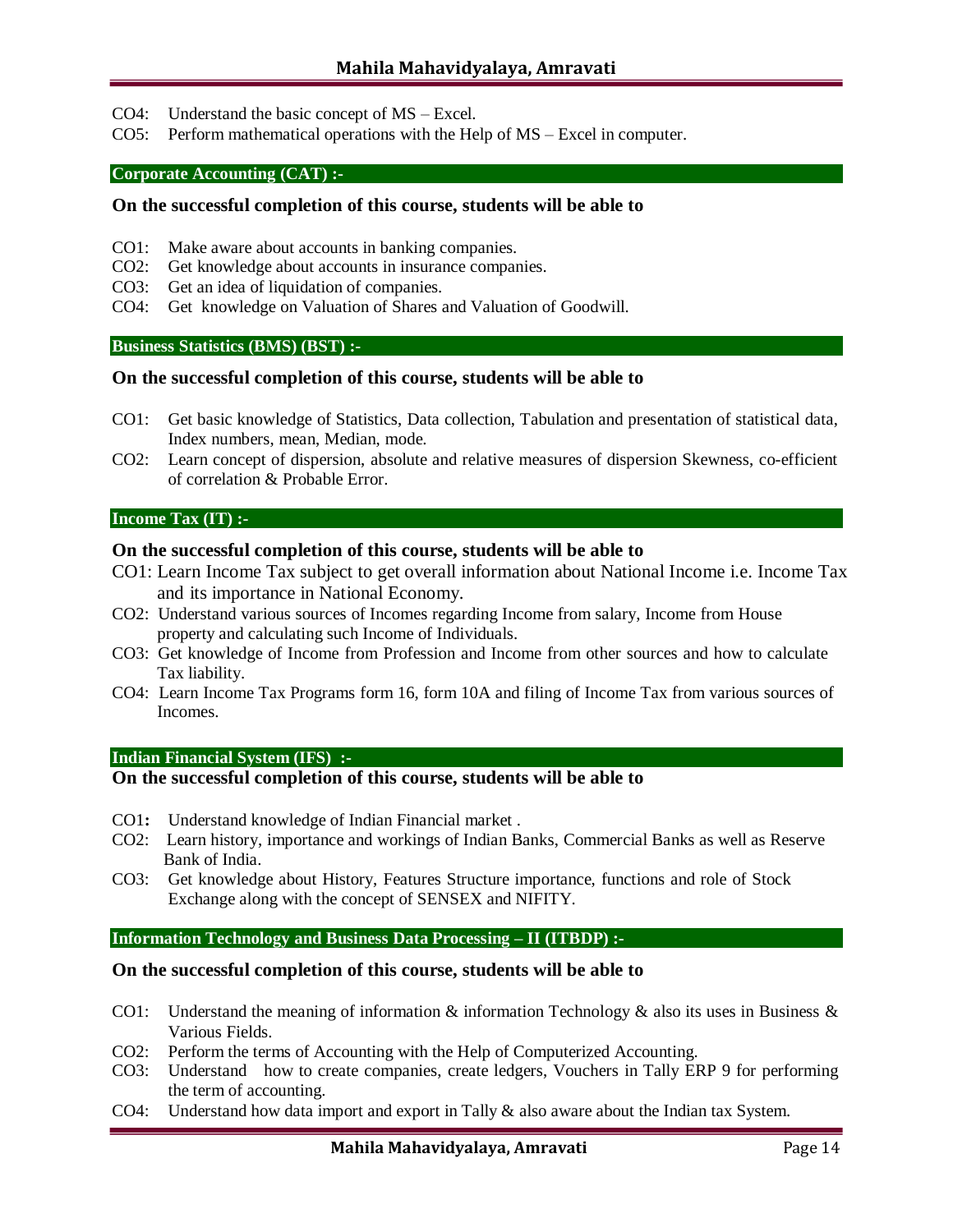#### **Cost Accounting (Cost AC) :-**

### **On the successful completion of this course, students will be able to**

- CO1: Get knowledge of the basic concepts and tools used in cost accounting.
- CO2: Classify the material purchase procedure so that they get the Knowledge of store keeping and store record so that it will be helpful that prepare cost sheet.
- CO3: Get idea of direct labor and indirect labor and also time keeping methods and wages payment so that calculate the tender value.
- CO4: Get the idea of overheads so that classified reconciliation of cost and financial account.
- CO5: Get the knowledge of fundamental costing and will be able to understand process costing.

#### **Business Environment (BEM) :-**

On the successful completion of this course, students will be able to

- CO1: Get information about Business Environment, Demonetization or post Demonetization and its impact on Business Environment in India.
- CO2: Understand the role of Agriculture sector behind the Indian economy as well as Business environment related to small scale cottage of micro industries.
- CO3: Understand the service sector in India as well as Tourism sector of Hospitality Industries in India and Foreign Trade policy, Balance of Payment System in India and Foreign Direct Investment FII & whole Investment Environment.

#### **Business Regulatory Framework (BRF) :-**

#### **On the successful completion of this course, students will be able to**

- CO1: Understand Indian contract Act 1872, Performance of contract, consequences and Remedies of Breach of contract, special contracts i.e. Indemnity, Guarantee, Bailment and Pledge and Agency.
- CO2: Know about the General principles, Importance of sales of Goods Act1930, and Consumer Protection Act. 1986, Indian Negotiable Instrument Act 1881.
- CO3: Learn Goods and Service Tax Act, 2017, Basic procedures in GST, Powers of GST officer, offences penalties and Appeals.

### **Indian Insurance System (IIS)- I :-**

#### **On the successful completion of this course, students will be able to**

- CO1: Understand Horizon of Insurance Industry and understand the Risk premises, Assessment and Transferee.
- CO2: Understand the assessment of Life Insurance and claim settlement Procedures.
- CO3: Get knowledge about Insurance for Industry and Business i.e. Fire and Marine Insurance and Procedure for various claims settlement as well as crop and live stock Insurance, Health and Accident Insurance, meaning, importance and workings.

#### **Indian Banking System (IBS)-I :-**

### **On the successful completion of this course, students will be able to**

CO1: Get basic knowledge of various types of Banks and their role in Indian Economy.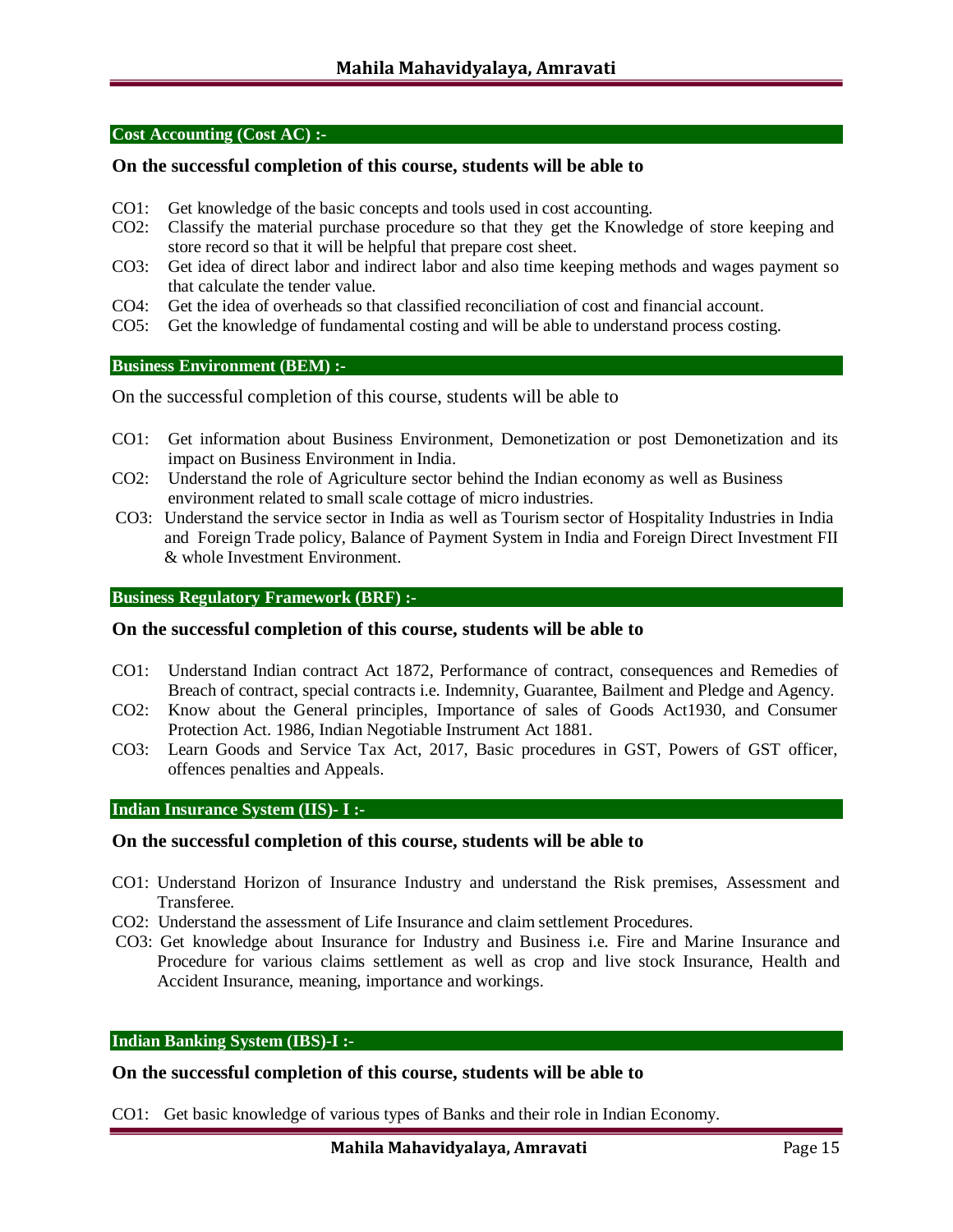- CO2: Understand the concept, features and objectives of public sector Bank, private Banks, cooperative Banks, development Banks, NBFC V/S Banks Economy.
- CO3: Understand the regulatory provisions under Banking Regulation Act 1949. Origin and Role of state Bank of India, ICICI Bank, IDFC Bank and Axis Bank, Co-operative Bank, NABARD in Indian Economy.

#### **Internet and WWW – I :-**

### **On the successful completion of this course, students will be able to**

- CO1: Develop the skills in applications of internet.
- CO2: Know the HTML concepts, creation, of HTML files, tags and attributes of HTML.
- CO3: Create the self web browser, web sites, and search engine.

### **E- Commerce – I :-**

### **On the successful completion of this course, students will be able to**

- CO1: Get the basic knowledge of E-Commerce.
- CO2: Get knowledge of retail E-Commerce i.e. B2C, C2B, C2C and e- option procedure.
- CO3: Get complete knowledge of B2B E-Commerce.
- CO4: Get knowledge of online banking, E-payment, credit card, Debit card and online payment app.

### **Management Accounting :-**

#### **On the successful completion of this course, students will be able to**

- CO1: Get knowledge of basic concepts and tools i.e. meaning, features merits demerits, scope and functions of Management Accounting. As well as students will get the difference between Management Accounting and Financial Accounting and Management Accounting and Cost Accounting.
- CO2: Understand Break Even Analysis, Its concepts, uses and limitations with margin of safety. They can also identify profit volume ratio for decision making cost Profit volume Relationship, they can learn the techniques of solving Problems on Break Even Analysis.
- CO3: Learn meanings, advantages, limitations of Ratio Analysis and get knowledge about solving problems on Profit and Loss Account Ratio, Balance sheet ratio, Current, Quick and Proprietary ratio.
- CO4: Get knowledge about Budget its characteristics, types of Budget. They also become able to know the problem solving techniques of Cash budget.
- CO5: Get knowledge about budgetary control, its meaning, objectives and limitations of Budgetary control.
- CO6: solve the problems on Flexible Budget.

### **Economics of Development (ECO) :-**

- CO1: Get knowledge how economic growth is depend upon the economic development.
- CO2: Identify the key role of human resource developments.
- CO3: Know the domestic savings and capital formation in India.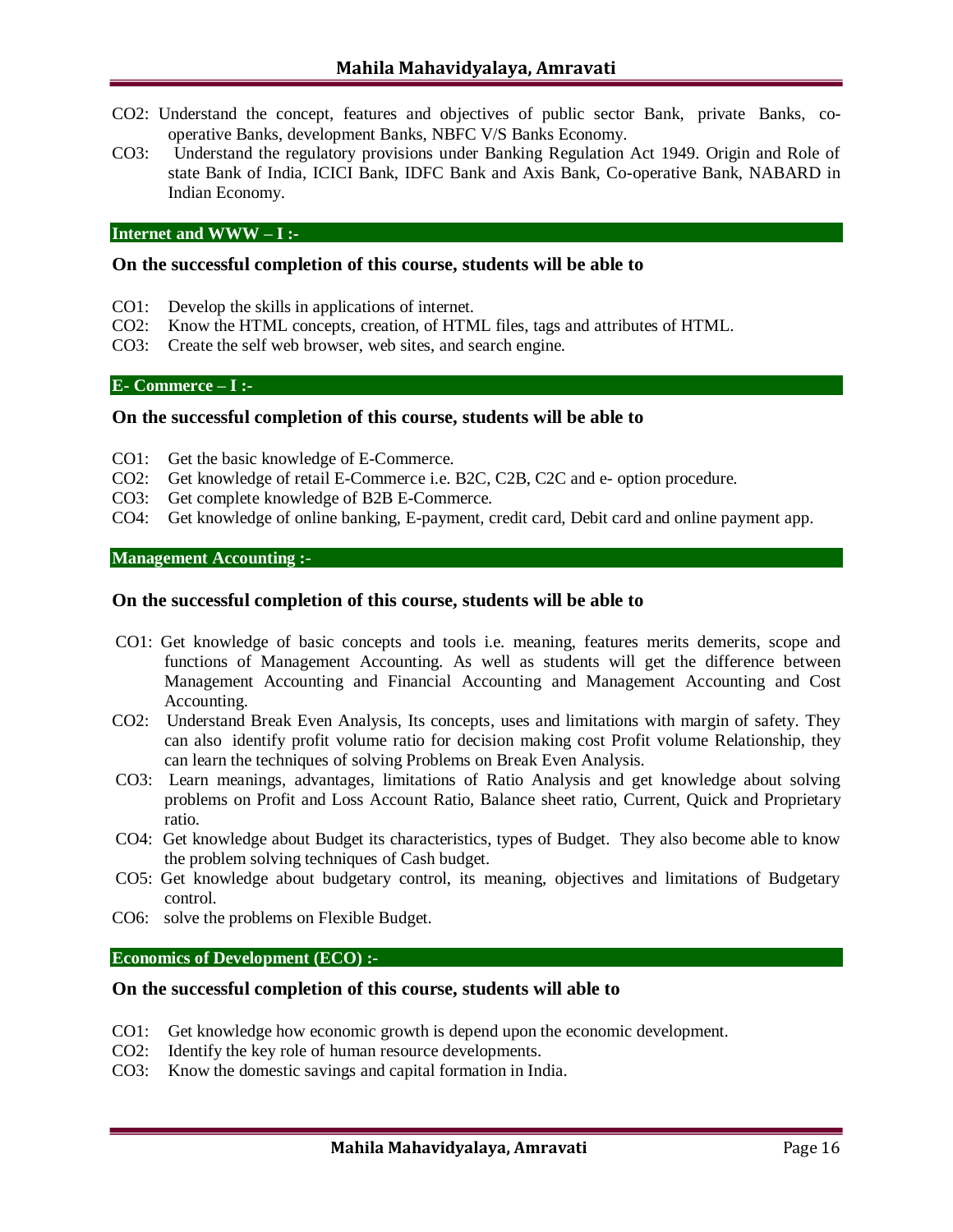#### **Company Law :-**

### **On the successful completion of this course, students will be able to**

- CO1: Get Knowledge about company Act 2013 formation of company, stages of formation promoters and types of company, Incorporation of company, Prospectus, Memorandum of Association and Articles of Association of company.
- CO2: Get knowledge about share capital of company, types of shares and debentures, securities market, History, functions importance of Stock Exchange.
- CO3: understand the meaning, importance and functions of Primary market and secondary market and D-mat Account and Secretarial practice along with meetings Procedures.

### **Indian Insurance System (IIS) –II :-**

### **On the successful completion of this course, students will be able to**

- CO1: Know formation, management and functions of LIC, its role and importance in Economic Development as well as History, Management, functions role and importance of New India Assurance Company in Economic Development.
- CO2: Get knowledge about IRDA, Life Insurance Act 1956, General Insurance Business Act 1972 function of an Agent, Procedure for obtaining an agency, suspension and termination of an Agency.
- CO3: Observe and analyze Insurance marketing, pricing and Promotions of Insurance policies, advertising and branding of Insurance Policies and current scenario of Insurance Industry.

#### **Indian Banking System (IBS)- II :-**

#### **On the successful completion of this course, students will be able to**

- CO1: Get knowledge how Banking sector plays important Role in developing Economics.
- CO2: Understand Role and Importance of Retail Banking, Deposits: A Banking shakes hand, Advances Ultimate Banking purpose, Agency functions and Trusteeship online Banking.
- CO3: Understand procedure and precautions of Internet Banking, Mobile Banking, Mobile payment, wallets & Plastic money.

#### **Internet And WWW –II (IWW) :-**

### **On the successful completion of this course, students will be able to**

- CO1: Develop skill to create program on internet.
- CO2: Develop skill to create web browser, search engine.
- CO3: Understand HTML form building.

#### **E-Commerce – II (EOE) :-**

- CO1: Get the basic knowledge of online trading.
- CO2: Get insight to identify way to online shopping.
- CO3: Get knowledge about the online payment system.
- CO4: Get knowledge of services involved in online trade.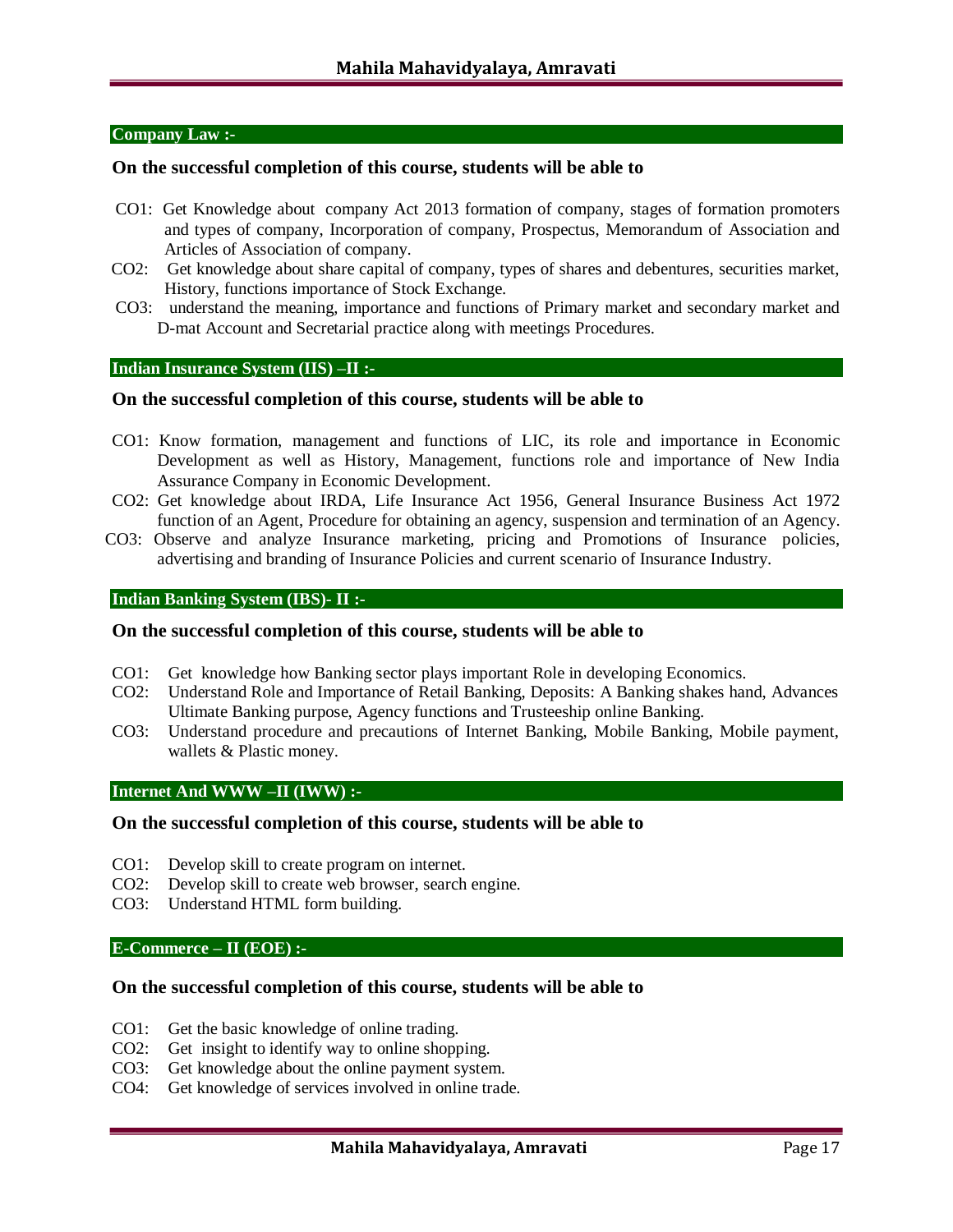Nootan Vidarbha Shikshan Mandal's

# **MAHILA MAHAVIDYALAYA, AMRAVATI**

NAAC Accreditation Grade – B with CGPA 2.56 INTERNAL QUALITY ASSURANCE CELL (IQAC)

### **Bachelor of Vocational Degree ( B.Voc. ) in Fashion Technology & Apparel Designing**

### **Programme Outcomes**

- PO-1: To understand and learn about the fashion designing and techniques that impact in our day to day life cycle.
- PO-2: Forecasting about the style and designs that can be implemented in various textile materials.
- PO-3: To perform textile material analysis using different tools and methods are learned.
- PO-4: To demonstrate and understand to enhance the persons personality through clothing.
- PO-5: To follow the apparel quality standards and the sales can improvement through visual merchandising.
- PO-6: To understand the flow process of garment industry from designing to export the procedures.
- PSO-1: To make students able to adopt fashion in our daily life.
- PSO-2: To know about various textile materials where the style and designs suits the particular material
- PSO-3: To make able to know about the tools that works specific functions.
- PSO-4: To become able to analyses clothing that suits every single person's personality.
- PSO-5: To gain knowledge on innovation in business.
- PSO-6: To become able to begin a garment business.

### **Sem I**

### **Course Outcome: English and communication skills course**

- CO 1: To learn how to apply communication skills in a wide range of routine, social and professional life.
- CO 2: To learn how to employ communication skills to improve interpersonal relationships.
- CO 3: To recognize and understand the meaning of grammatical structures.
- CO 4: The course is aimed at making the students better articulate in English by increasing their comprehension level and self-confidence.

### **Course Outcomes : Applied Computer Skills**

- CO 1: To learn how to use various software of MS-office.
- CO 2: To acquire better command over office tools such as MS-word and MS-PowerPoint to increase placement opportunities.
- CO 3: To create the document in MS-word as well as PPT presentation in MS-PowerPoint.
- CO 4: To apply the Security to the document and share it with others.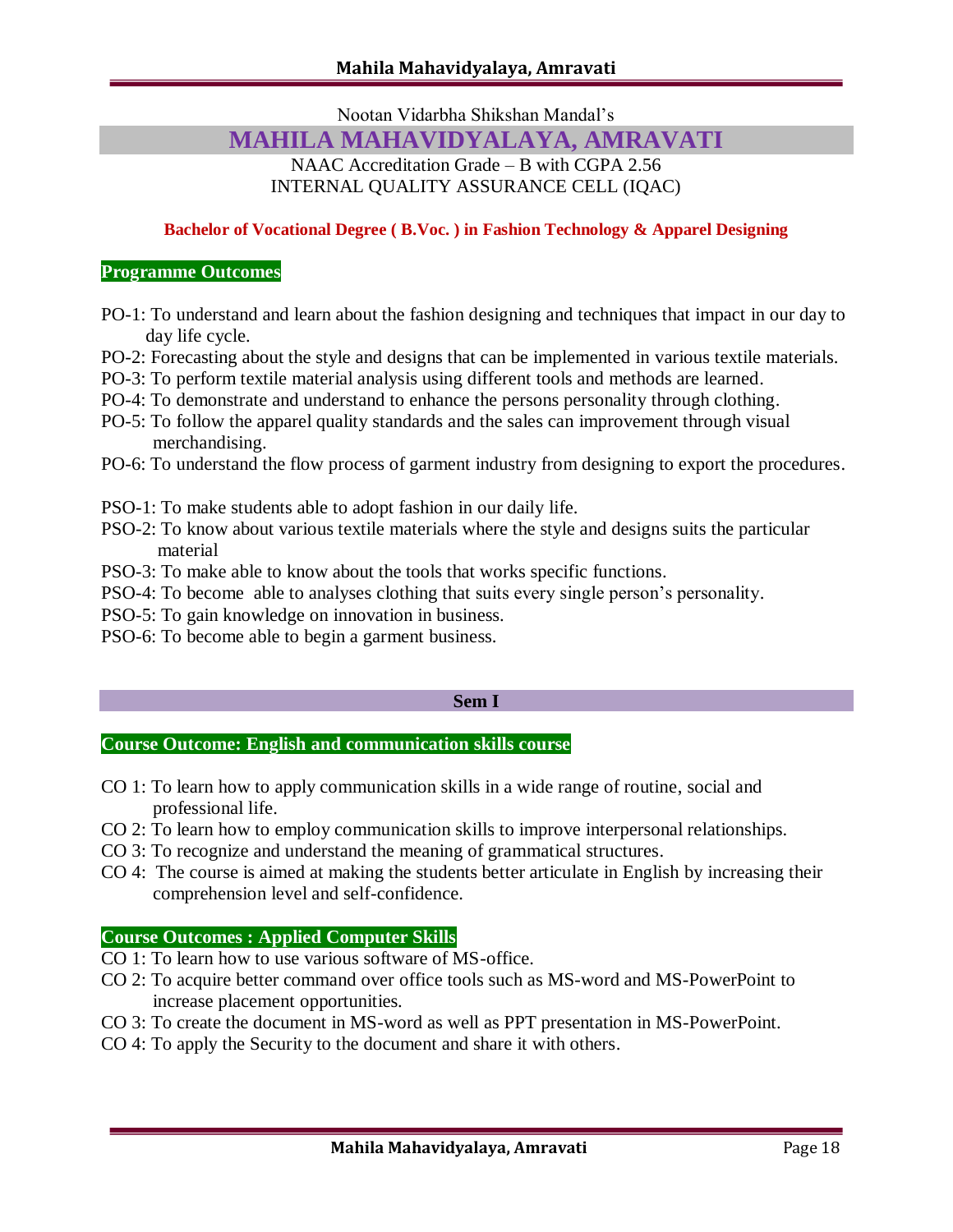### **Course Outcomes : Apparel Making**

- CO1: To acquire basic insight of psychological aspects of clothing and fashion.
- CO2: To develop understanding regarding the fashion movement and consumer behaviors
- CO3: To understand of International and national fashion brands.

### **Sem II**

### **Course Outcome: English and communication skills course**

- CO 1: Use of basic Vocabulary such as days of the week, months of years as well as vocabulary for performing basic tasks.
- CO 2: To write formal and informal letters, notes, etc.
- CO 3: Students will speak with accuracy and confidence.
- CO 4: Students will apply business etiquette skills effectively.

### **Course Outcome : Applied Computer Skills**

- CO 1: The course is aimed at making the student more comfortable with the latest technology.
- CO 2: To get better command over office tools such as MS-Excel and MS- Access increases their job opportunities.
- CO 3: How to use the MS-Excel and MS-Access applications.
- CO 4: To create the work sheet in MS-Excel as well as access database in MS- Access.

### **Course Outcomes : Cutting Supervisor**

- CO1: To understand practically different textile materials (Fiber, yarn,fabric)
- CO2: To develop basic as well as creative textiles.
- CO3: To understand how to take care of garments and develop textile material.
- CO4:To understand how to convert fullness of garment with different techniques like dart, pleats, etc.

### **Sem III**

### **Course Outcome: English and communication skills course**

CO 1: To make students aware about correct usage of English grammar in writing and speaking.

CO 2: To improve speaking ability in terms of fluency.

CO 3: To give presentations in English language.

CO 4: To increase reading speed and comprehensive understanding.

### **Course Outcome: Applied Computer Skills**

CO 1: To master the skills of methodologies, techniques, tools and perspective essential for system analysis.

CO 2: To analyse how well designed software, hardware and the wider IT System fit the business need of their employer or of a client.

CO 3: To develop the thinking of system organization, problem identification and problem analyzing and solving.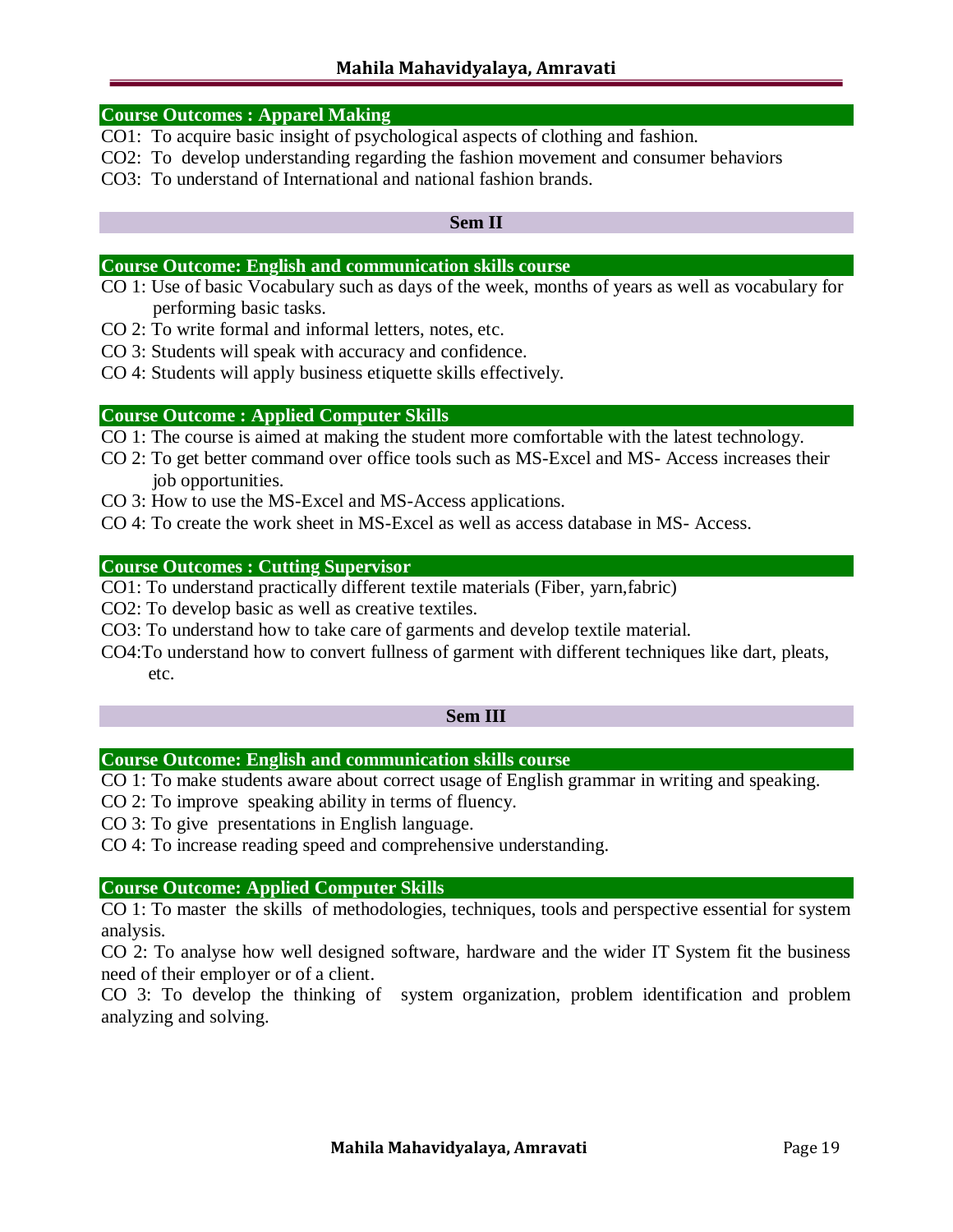### **Course Outcome : Fashion Technology and Designing**

CO1: To develop an approach towards ideation.

CO2: To learn to draw fashion figures by understanding body proportion.

CO3: To gain proper understanding of basics of patternmaking.

CO4: To enhance rendering skills using different color mediums.

### **Sem IV**

### **Course Outcome: English and communication skills**

- CO 1: To enrich vocabulary of students.
- CO 2: To acquire the knowledge of how to write reports, notices, Essays, and summaries.
- CO 3: To develop ability of critical thinking.
- CO 4: To develop public speaking abilities.

### **Course Outcome: Soft Skill Development**

- CO 1: To communicate Effectively through verbal &Non-verbal communication and to improve the listening skills.
- CO 2: To learn how to write precise, reports and technical documents.
- CO 3: To make students able to actively participate in group discussions and meetings.
- CO 4: To develop the personality Become through goal/target setting, self-motivation and creative thinking.

CO5: To developed the personality through the knowledge of team work, Inter-personal relationships, conflict management and leadership quality.

### **Course: Advance Pattern Maker**

CO1: To develop and create pattern for mass and niche market.

CO2: To explore creativity by learning the concept of pattern making.

CO3: To create garments using different fashion components.

CO4: To understand various draping techniques to create a garment.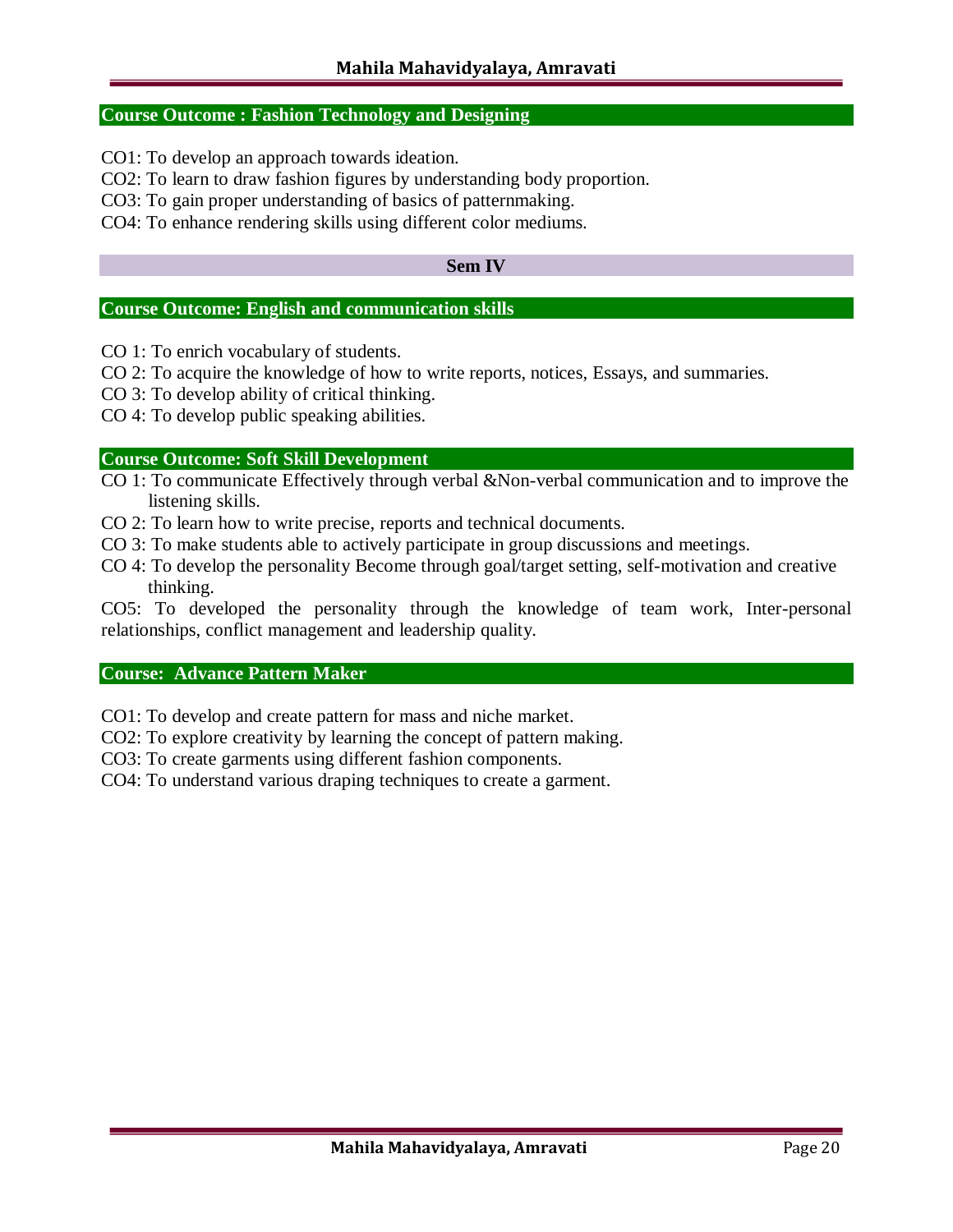# **Nootan Vidarbha Shikshan Mandal's MAHILA MAHAVIDYALAYA, AMRAVATI NAAC Accreditation Grade - B with CGPA 2.56 INTERNAL QUALITY ASSURANCE CELL (IQAC) Bachelor of Vocational Degree ( B.Voc ) in Accounting & Taxation**

### **Programme Outcomes**

- PO 1- To build a strong foundation in accounting, management and business subjects
- PO 2- To pursue variety of career options in accounting, management and business-related fields
- PO 3- To equip skills and knowledge to excel in their future careers
- PO 4- To develop critical thinking skills in students
- PO 5- To sharpen analytical and decision-making skills
- PO 6- To provide students a competitive edge in the job market by equipping them with financial and management accounting techniques covering the technical areas that accountants are required to master Statistics.

#### **Programme Specific Outcomes**

- PSO 1- To understand the application of business knowledge in both theoretical and practical aspects.
- PSO 2- To determine the procedures and schedules to be followed on preparing financial statements of Companies.
- PSO 3- How to file Income tax return and compute the tax liability of individuals
- PSO 4- To develop proficiency in the management of an organization
- PSO 5- To acquire skills in conducting business transactions online
- PSO6 To learn the basic skills for the effective utilization of funds
- PSO7 To follow the ethics pertaining to business transactions

### **COURSE OUTCOMES**

**Sem I**

# **Course Outcome: English and communication skills course**

- CO 1: To learn how to apply communication skills in a wide range of routine, social and professional life.
- CO 2: To learn how to employ communication skills to improve interpersonal relationships.
- CO 3: Students will be able to recognize and understand the meaning of grammatical structures
- CO 4: The course is aimed at making the students better articulate in English by increasing their comprehension level and self-confidence.

# **Course Outcomes: Applied Computer Skills**

CO 1: To learn how to use various software of MS-office.

CO 2: To acquire better command over office tools such as MS-word and MS-PowerPoint to increase placement opportunities.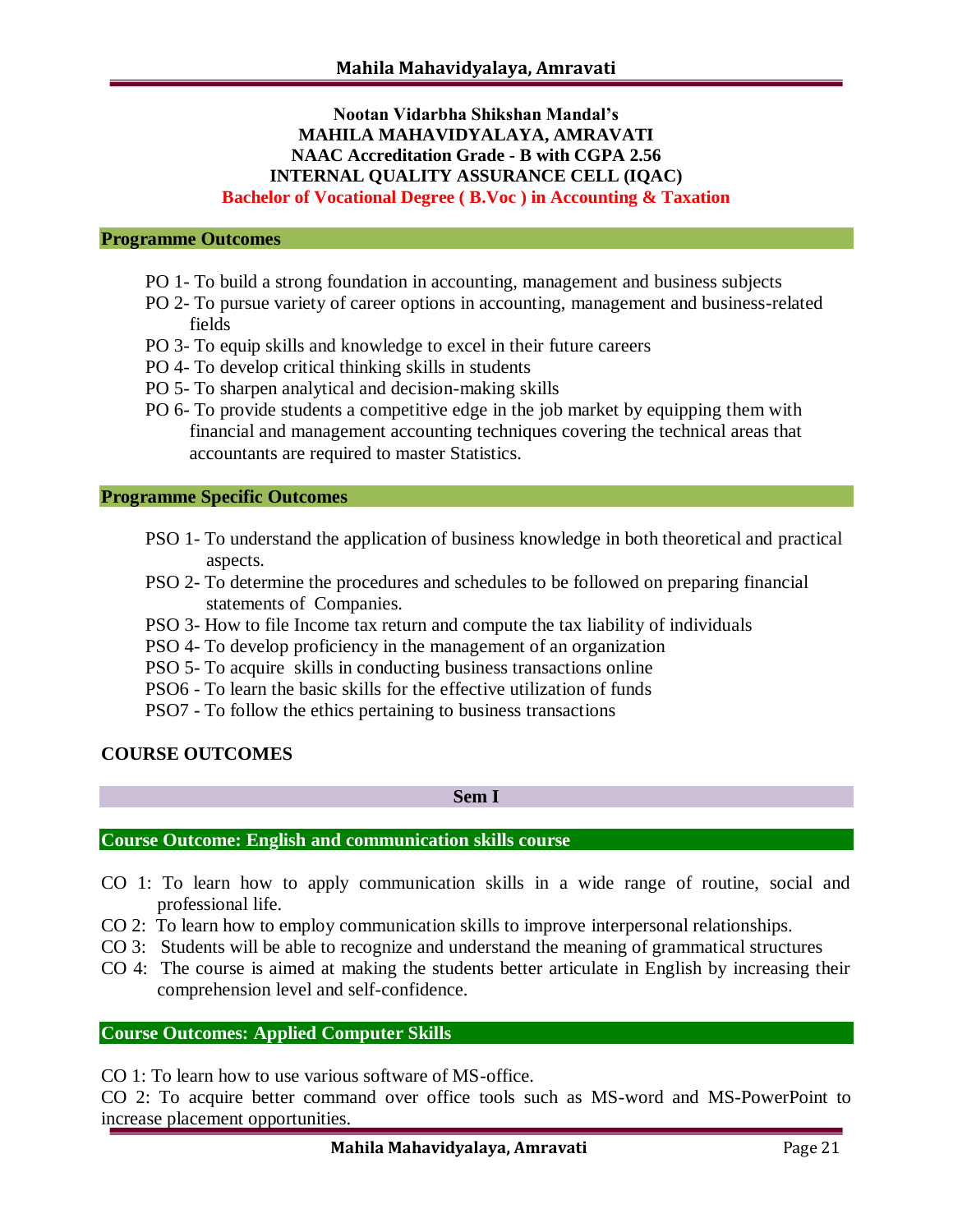CO 3: To create the document in MS-word as well as PPT presentation in MS-PowerPoint.

CO 4: To apply the Security to the document and share it with others.

# **Course Outcomes: Account Executive (Recording & Reporting)**

- CO 1: Learn to maintain records of receipts, payments, provisions, compilation of periodical Bank Reconciliation Statement (BRS), preparation of Deprecation schedule and presenting any other defined report to the Senior/ Manager.
- CO 2: Learn to maintain records of defined receipts and payments, accounting for provisions, preparing BRS, preparation of Depreciation schedule and compiling and presenting periodical statements of extracts from ledgers to show total amount of receipts and expenditure of the company, profits earned or losses incurred etc.

### **Sem II**

# **Course Outcome: English and communication skills course**

- CO 1: Use of basic Vocabulary such as days of the week, months of years as well as vocabulary for performing basic tasks.
- CO 2: To write formal and informal letters, notes, etc.
- CO 3: Students will speak with accuracy and confidence.
- CO 4: Students will apply business etiquette skills effectively.

## **Course Outcome : Applied Computer Skills**

- CO 1: The course is aimed at making the student more comfortable with the latest technology.
- CO 2: To get better command over office tools such as MS-Excel and MS- Access increases their job opportunities.
- CO 3: How to use the MS-Excel and MS-Access applications.
- CO 4: To create the work sheet in MS-Excel as well as access database in MS- Access

### **Course Outcome: Account Executive (Accounts Payable & Receivable)**

CO 1: To Understand the Purchase order, Purchase journal, supplier and payment details

- CO 2: To Understand customer purchase order, payment terms, delivery challan and sales journal.
- CO 3: To Understand about Booking credit purchases in the purchase journal.
- CO 4: To Understand about Updating voucher with payment details
- CO 5: To Understand about Performing the accounting entry.

### **Sem III**

# **Course Outcome: English and communication skills course**

CO 1: To make students aware about correct usage of English grammar in writing and speaking.

- CO 2: To improve speaking ability in terms of fluency.
- CO 3: To give presentations in English language.
- CO 4: To increase reading speed and comprehensive understanding.